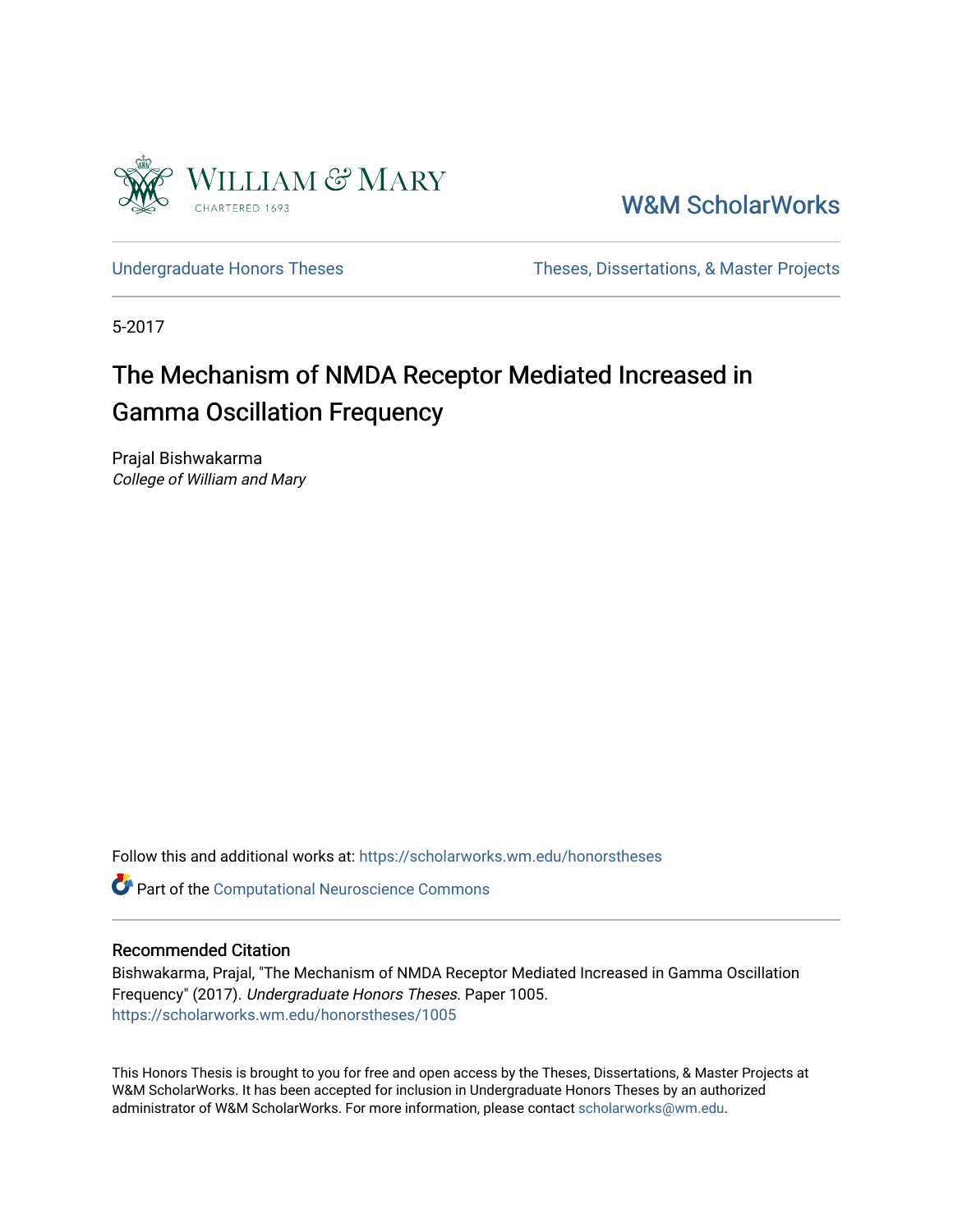The Mechanism of NMDA Receptor Mediated Increase in Gamma Oscillation Frequency

A thesis submitted in partial fulfillment of the requirement for the degree of Bachelor of Science in Neuroscience from The College of William and Mary

by

Prajal Bishwakarma

Accepted for \_\_\_\_\_\_\_\_\_\_\_\_\_\_\_\_\_\_\_\_\_\_\_\_\_\_\_\_\_\_

Dr. Mainak Patel, M.D., Ph.D.

\_\_\_\_\_\_\_\_\_\_\_\_\_\_\_\_\_\_\_\_\_\_\_\_\_\_\_\_\_\_

\_\_\_\_\_\_\_\_\_\_\_\_\_\_\_\_\_\_\_\_\_\_\_\_\_\_\_\_\_\_

\_\_\_\_\_\_\_\_\_\_\_\_\_\_\_\_\_\_\_\_\_\_\_\_\_\_\_\_\_\_

Dr. William Buchser, Ph.D.

Dr. Greg Smith, Ph.D.

Williamsburg, VA May 3rd, 2015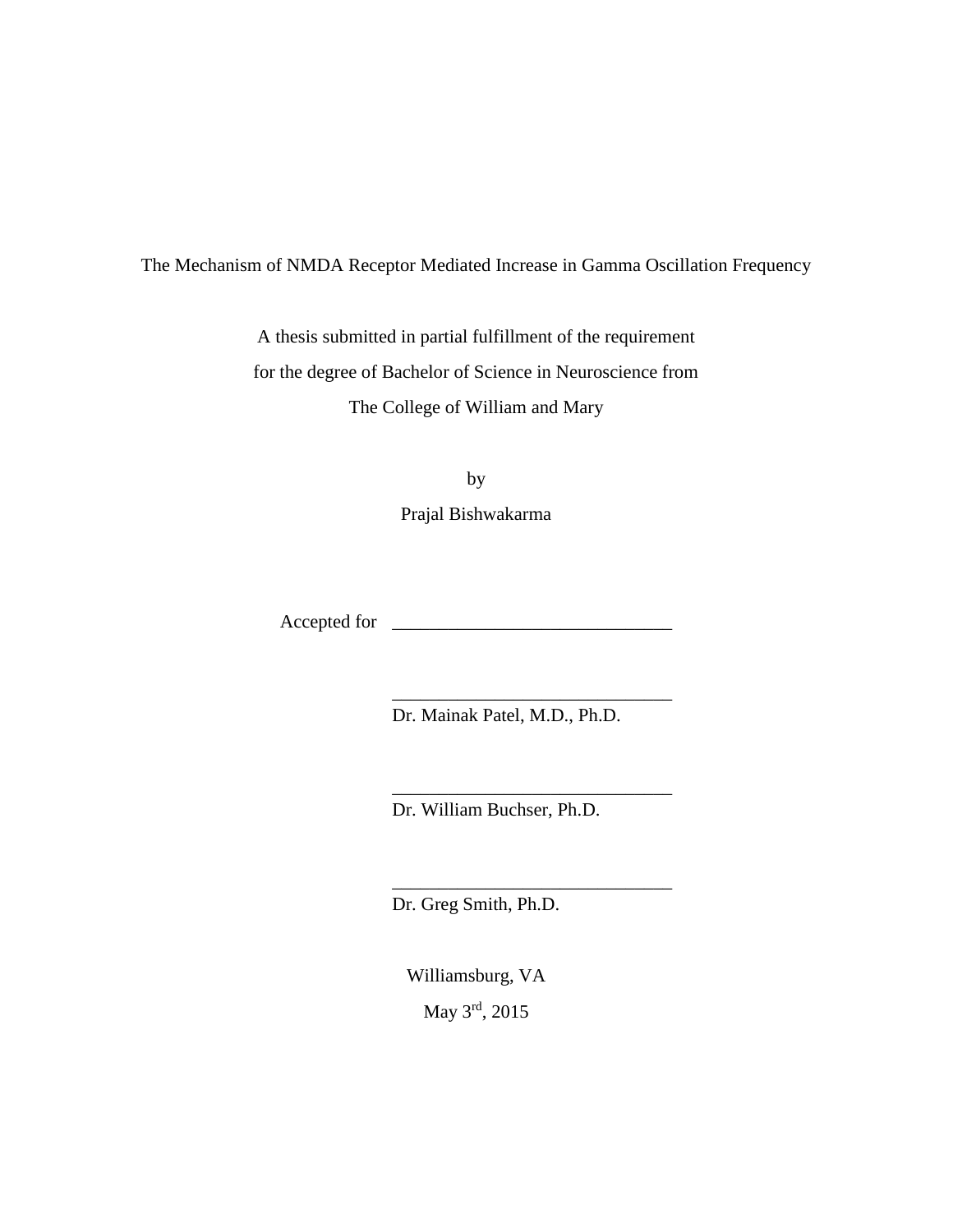## **Abstract**

Activation of N-methyl-D-aspartate (NMDA) receptors has been shown to increase the frequency of gamma oscillations in the CA3 region of the hippocampus. The underlying mechanism of the increase however, is unclear. This project utilizes an integrate-and-fire model of the CA3, based on experimental data, to investigate the increase in oscillation frequency. The model was built first without NMDA receptors to simulate carbachol induced oscillations *in vitro.* Then, NMDA receptors were added to evoke the increase in oscillation frequency. The model shows that a shift in mechanism, from a pyramidal neuron-interneuron feedback loop, to interneuron-interneuron oscillations, is responsible for the increase in gamma oscillation frequency. An interesting relationship between the active NMDA mediated current and instantaneous cycle frequencies points to further areas of study.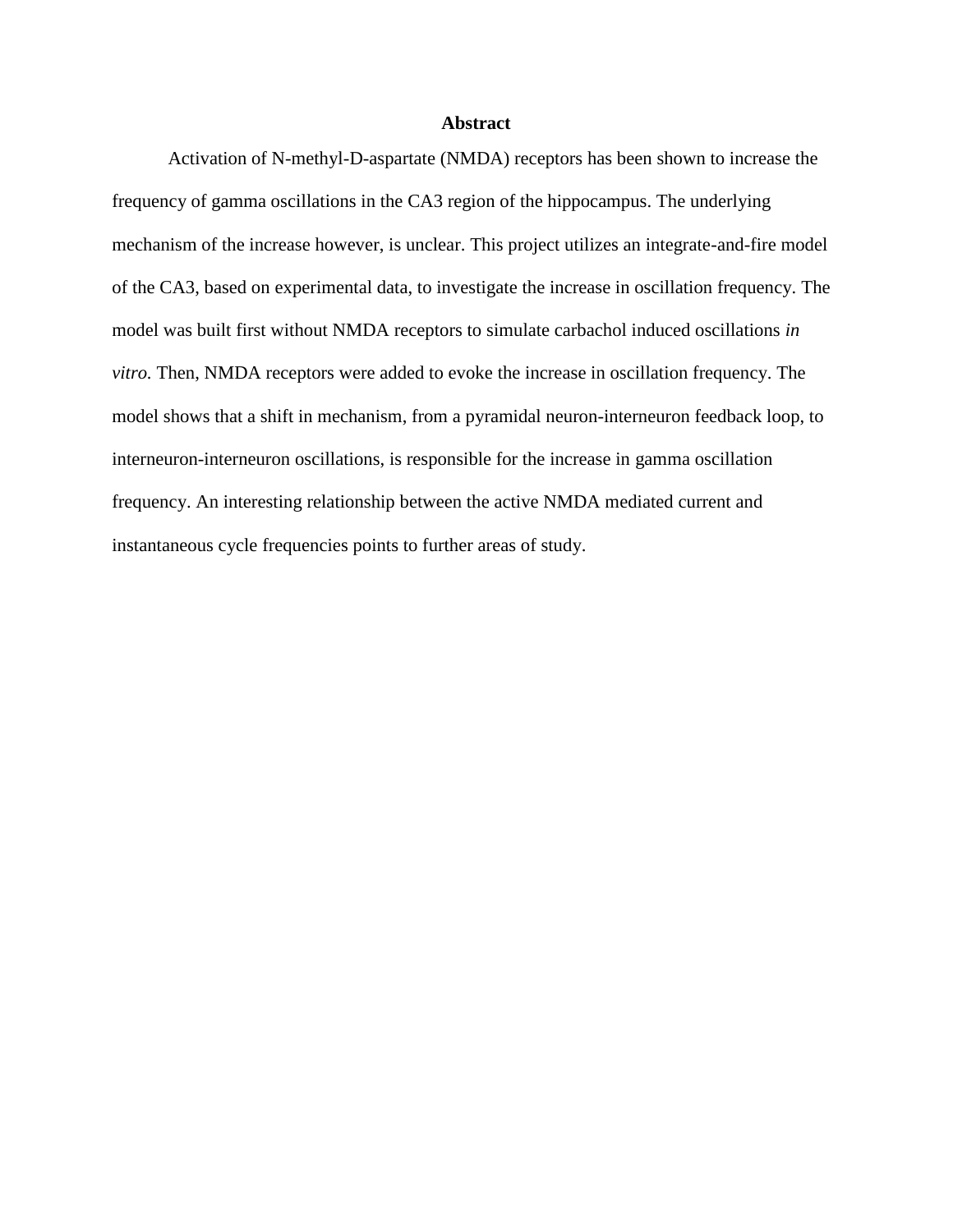# **Acknowledgements**

I would like to thank my advisor, Dr. Mainak Patel for his support during the course of this project. His insights and guidance over the past two years have been instrumental for shaping not only my work on this project, but also my academic curiosity.

I would also like to thank Dr. William Buchser for willing to serve on my committee. His dedication to make sure his students learn and succeed is unparalleled, and for that I am very grateful.

I would also like to thank Dr. Greg Smith for being a part of my committee, and for introducing me to the exciting field of computational neuroscience. The courses I have taken with Dr. Smith have been undoubtedly my favorite at the College of William and Mary.

Finally, I would like to thank the College of William and Mary Department of Mathematics for their excellent guidance over the summer of 2016. This project was supported by the EXTREEMS-QED REU grant.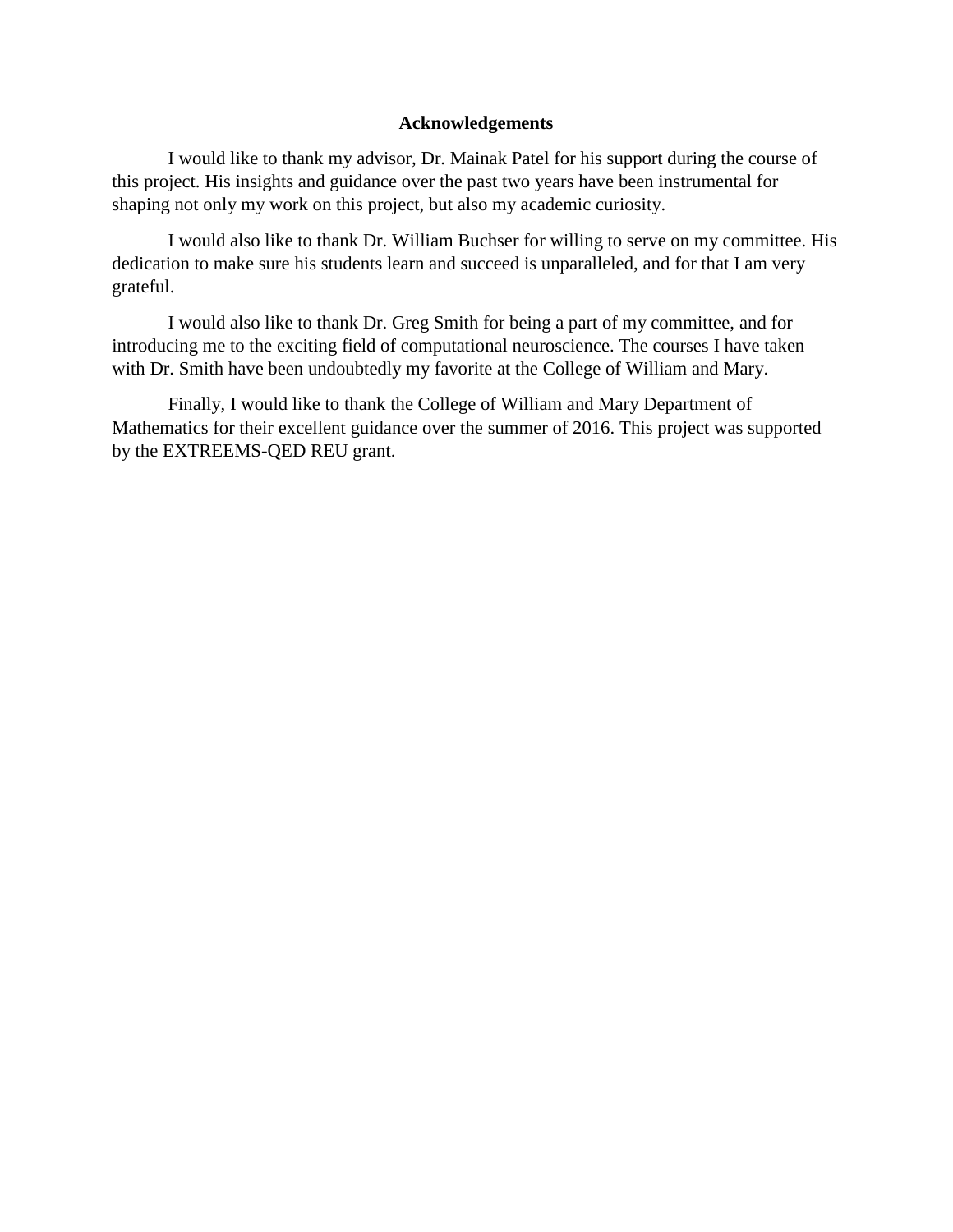## **Introduction**

## **Gamma Oscillations**

Network oscillations are crucial for neural function (Buzsaki et al., 2004). Different types of oscillations are categorized based on their frequency ranges. For example, delta oscillations occupy the 1.4-4Hz band, theta oscillations occupy the 4-10Hz band, and beta oscillations occupy the 10-30Hz band (Buzsaki et al., 2004). Gamma oscillations, characterized by their 30- 90Hz frequencies, have been linked to various neural processes (Buzsaki et al., 2012). For example, gamma oscillations have been implicated in information routing. Different frequencies of incoming gamma oscillations synchronized neurons in the CA1 region of the hippocampus with the CA3 region and the medial entorhinal cortex (Colgin et al., 2009). Gamma oscillations have also been linked to the processing of visual stimuli, and visual working memory (Tallon-Baudry et al., 1999; Busch et al., 2004; Honkanen et al., 2014) Furthermore, gamma oscillations are involved in attention (Bauer et al., 2004; Börgers et al., 2008) and memory (Howard et al., 2003; Sederberg et al., 2007).

## **The CA3 Region**

Gamma oscillations are prominent in the hippocampus (Csicsvari et al., 2003; Lasztóczi et al., 2014). They arise spontaneously in the CA3 region (Hájos et al., 2009) and propagate to the CA1 region (Csicsvari et al., 2003; Montgomery et al., 2007; Zemankovics et al., 2013). The CA3 sub region of the hippocampus consists of excitatory pyramidal cells and inhibitory interneurons. The principal cells of the CA3 region are the glutamatergic pyramidal cells (Andersen, Morris, Amaral, Bliss, & O'Keefe, 2007). Pyramidal cells provide the main output from the CA3 region to the CA1 region via Schaeffer collaterals. Pyramidal cells also provide excitation to the vastly outnumbered interneurons in the CA3. Interneuron subtypes such as the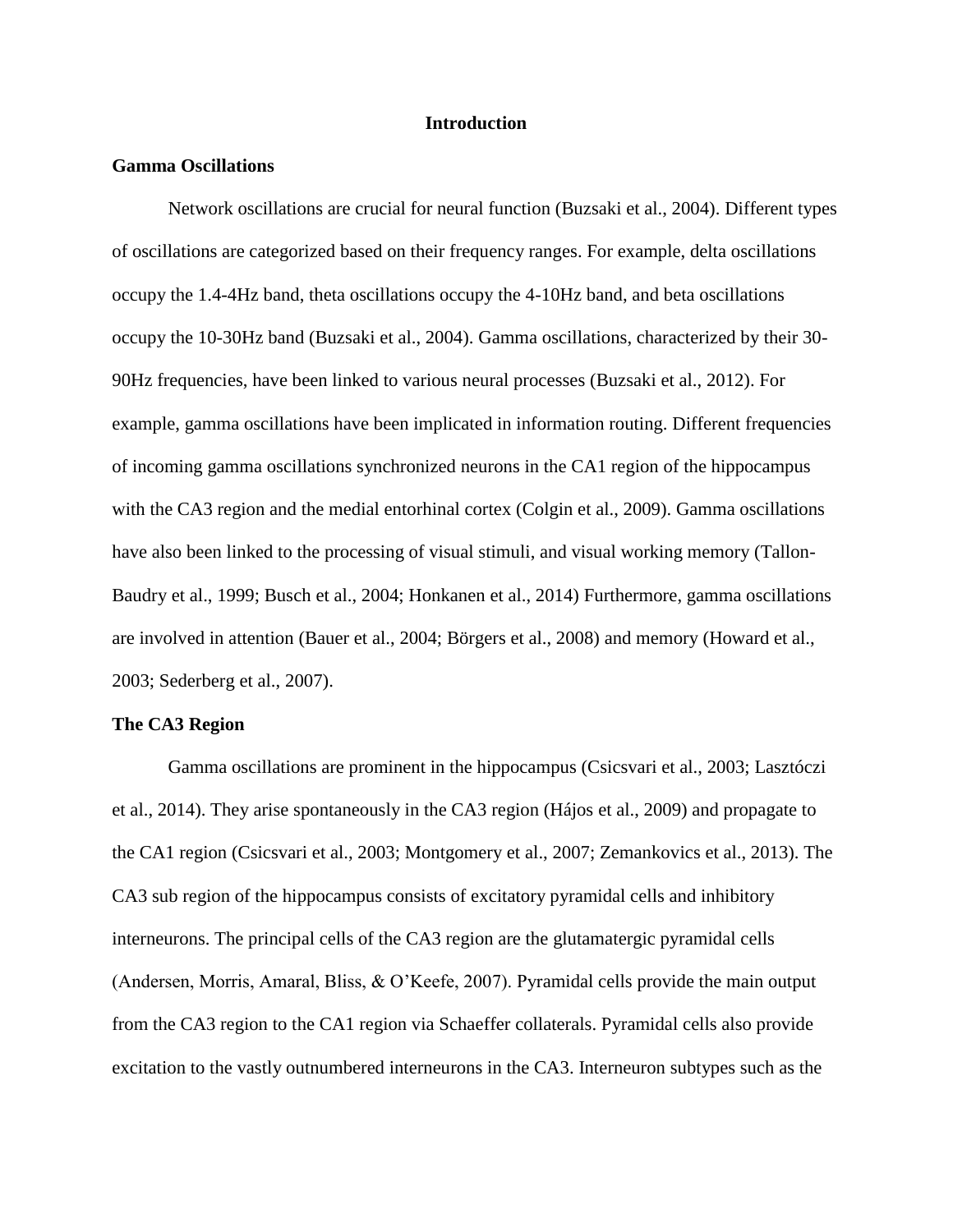basket, chandelier, and bistratified cells receive excitatory input from pyramidal cells with a high degree of convergence (Andersen et al., 2007). The interneurons synapse back onto the pyramidal cells, providing gamma-amino butyric acid (GABA) mediated inhibition. One interesting subtype is the interneuron-selective interneurons. Their defining characteristic is that "their axons terminate exclusively on other interneurons" (Andersen et al., 2007, p.70). This creates an interesting network scheme in which the main source of inhibition in the network inhibits itself.

The main external sources of excitation to the CA3 pyramidal cells and interneurons are mossy fibers and the perforant path (Witter, 2007). Mossy fibers are the projections of the granule cells located in the dentate gyrus (Cherubini and Miles, 2015) and the perforant path inputs are the projections of cells in the entorhinal cortex (Andersen et al., 2007). This architecture of the CA3 region forms a feedforward inhibitory structure. Pyramidal cells receive monosynaptic excitation from the mossy fibers and perforant path, and they receive disynaptic inhibition from interneurons. The inhibition arrives with a time lag due to the time course for interneurons to be activated by external input, as well as latency in the interneuron-pyramidal cell synapses (Cherubini and Miles, 2015). Both excitatory and inhibitory synapses in the CA3 exhibit fast kinetics (Geiger et al., 1999; Whittington et al., 2000; Bartos et al., 2002; Bartos et al., 2007).

At GABAergic synapses in the CA3 region, post synaptic inhibition is mediated by the GABA<sub>A</sub> receptor. The GABA<sub>A</sub> receptor family is composed of 16 different subunits,  $\alpha_{1-6}$ ,  $\beta_{1-3}$ ,  $\gamma_{1-2}$ <sup>3</sup>, δ, ε, π, and θ (Möhler, 2006). The receptor consists of five of the sixteen subunits arranged around a central pore, which forms the channel through which ions diffuse (Möhler, 2006). Upon activation, the GABA<sup>A</sup> receptor channel causes an influx of chloride ions, hyperpolarizing the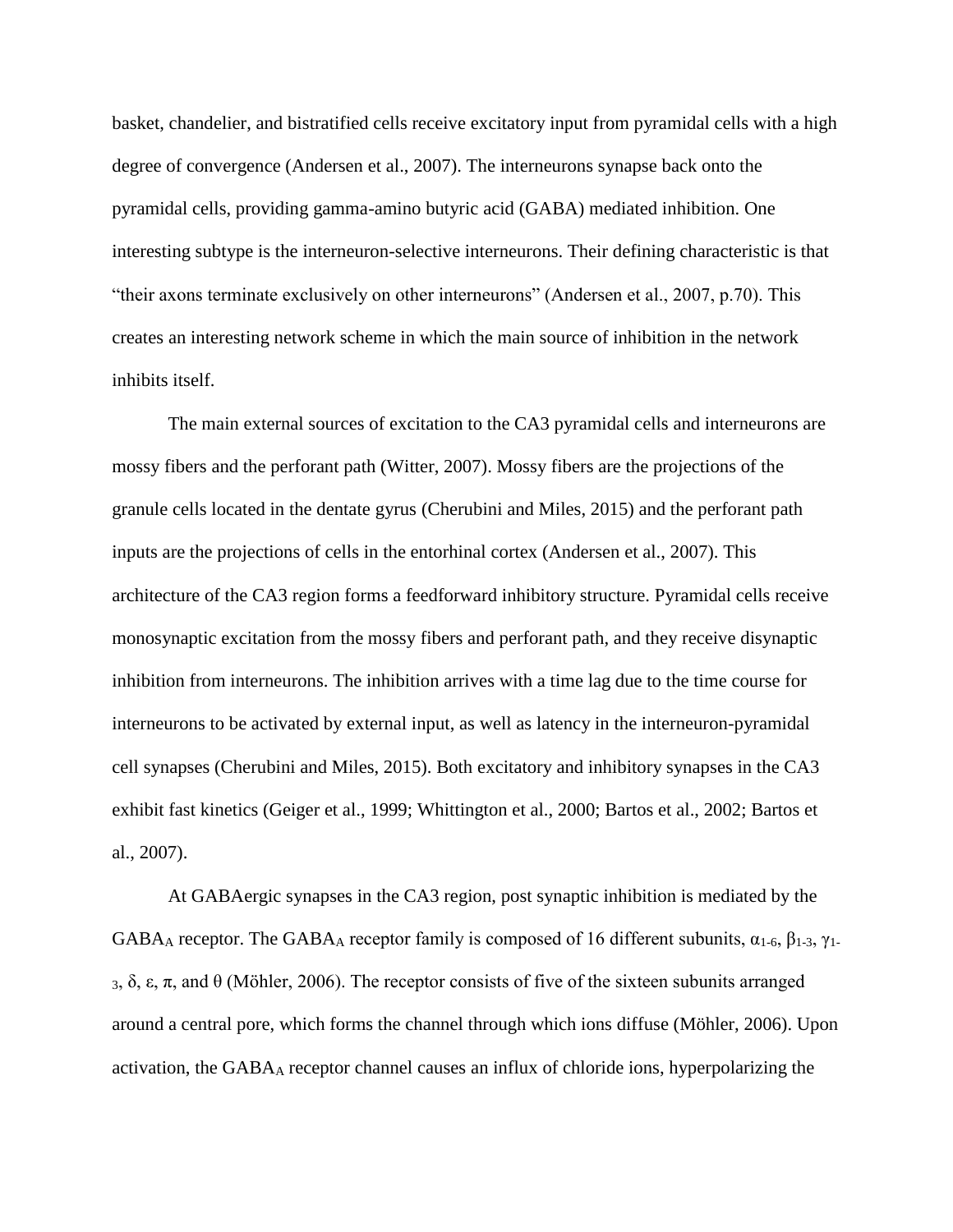post synaptic cell (MacDonald et al., 1989, MacDonald and Olsen, 1994). GABA<sub>A</sub> receptor channels display fast kinetics (Bartos et al., 2002), allowing for fast inhibition in the CA3. Similarly, the α-amino-3-hydroxy-5-methyl-4-isoxazolepropionic acid (AMPA) receptor mediates fast post synaptic excitation. Activation of AMPA receptors by glutamate causes an influx of sodium ions, depolarizing the postsynaptic cell (McBain et al., 1993). AMPA receptors operate on a fast time scale; they open quickly and close quickly, allowing for rapid and phasic excitation (McBain et al., 1993, Sprutson et al., 1995).

In addition to the AMPA and GABA<sub>A</sub> receptor channels, both pyramidal and interneurons in the CA3 express N-methyl-D-aspartate (NMDA) receptors (Monyer et al., 1994; Nakazawa et al., 2002; Nakazawa et al., 2003; Mann and Mody, 2010) . Activated by glutamate, NMDA receptors mediate a tonic excitatory current that decays slowly over several hundred milliseconds (Bartos et al., 2002; Mann & Paulsen, 2007). NMDA receptors consist of a magnesium ion that blocks the ion channel pore. When the membrane potential of the neuron is sufficiently depolarized, the magnesium block opens, causing an influx of calcium and sodium ions (Cull-Candy et al., 2001). The slow kinetics of the closing of the NMDA receptor channel contributes to the long timescale of the resulting excitatory current (Mann and Mody, 2010).

The CA3 region also exhibits recurrent synapses between pyramidal neurons and interneurons (Bains et al., 1999; Wittner et al., 2006; Cherubini and Miles, 2015). As illustrated in Fig.1, pyramidal neurons synapse onto other pyramidal neurons as well as interneurons (Hasselmo et al., 1995; Andersen et al., 2007). The recurrent synapses allow for synchronous firing of neurons in the CA3 (Miles et al., 1988; Bains et al., 1999). Synchronous firing of pyramidal cells induces excitatory post synaptic currents, increasing the membrane potentials of post synaptic neurons. Interneurons on the other hand, induce inhibitory post synaptic currents,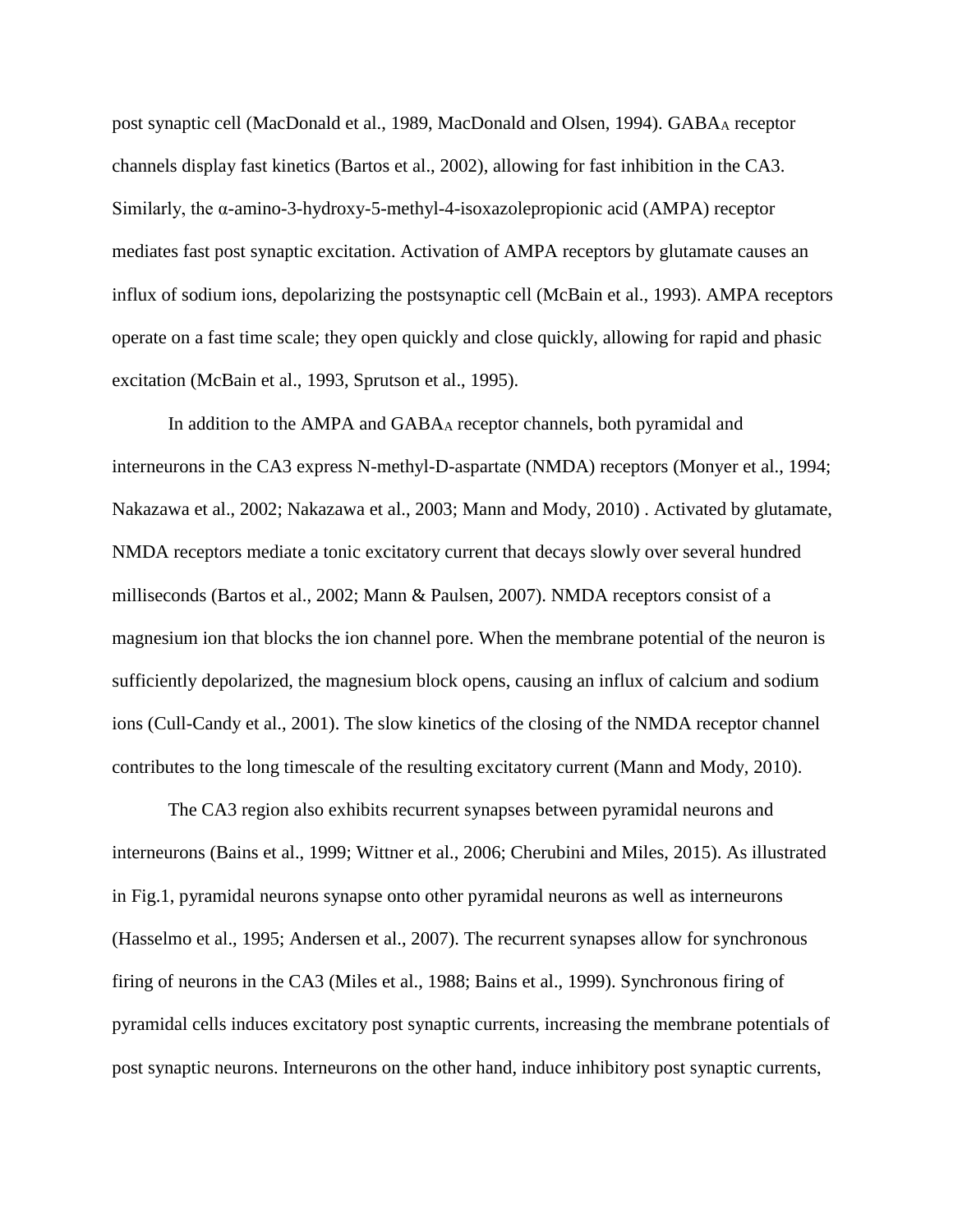decreasing the membrane potentials. These rhythmic fluctuations of cellular membrane potentials are easily observable in the field potential of large populations of cells (Bartos et al., 2007).

## **Generation of Gamma Oscillations**

There are two mainstream models that outline the generation of gamma oscillations. The first, named the "I-I model" by Buzsáki et al. in their 2012 review, attributes the production of oscillations to the mutual connections between interneurons. When the interneurons receive tonic excitation, a subgroup of the neurons fire synchronously, inhibiting the rest of the population. When the inhibition wears off, the rest of the population spikes, inhibiting the first subgroup. The cycle repeats, generating oscillations in the membrane potentials of neurons (Buzsáki et al., 2012).

The second model, termed the "E-I model," ascribes the generation of oscillations to the feedback architecture between pyramidal cells and interneurons (Fiashn et al., 1998; Buzsáki et al., 2012). The external excitation from mossy fibers and the perforant path recruits the pyramidal neurons. The recurrent excitatory connections from the pyramidal neurons excite interneurons. The interneurons then inhibit the pyramidal neurons, stopping them from firing. Once the feedback inhibition in the network wears off, the pyramidal neurons begin firing again, restarting the cycle.

Numerous studies have investigated the origin of gamma oscillations in the CA3 region. Gamma oscillations can be induced *in vitro* via activation of muscarinic acetylcholine receptors by carbachol (Fisahn et al., 1998; Mann et al., 2005; Zemankovics et al., 2013). Carbachol induced gamma oscillations in the CA3 region were nullified following the administration of an AMPA receptor antagonist (Fisahn et al., 1998). Application of a GABAA receptor antagonist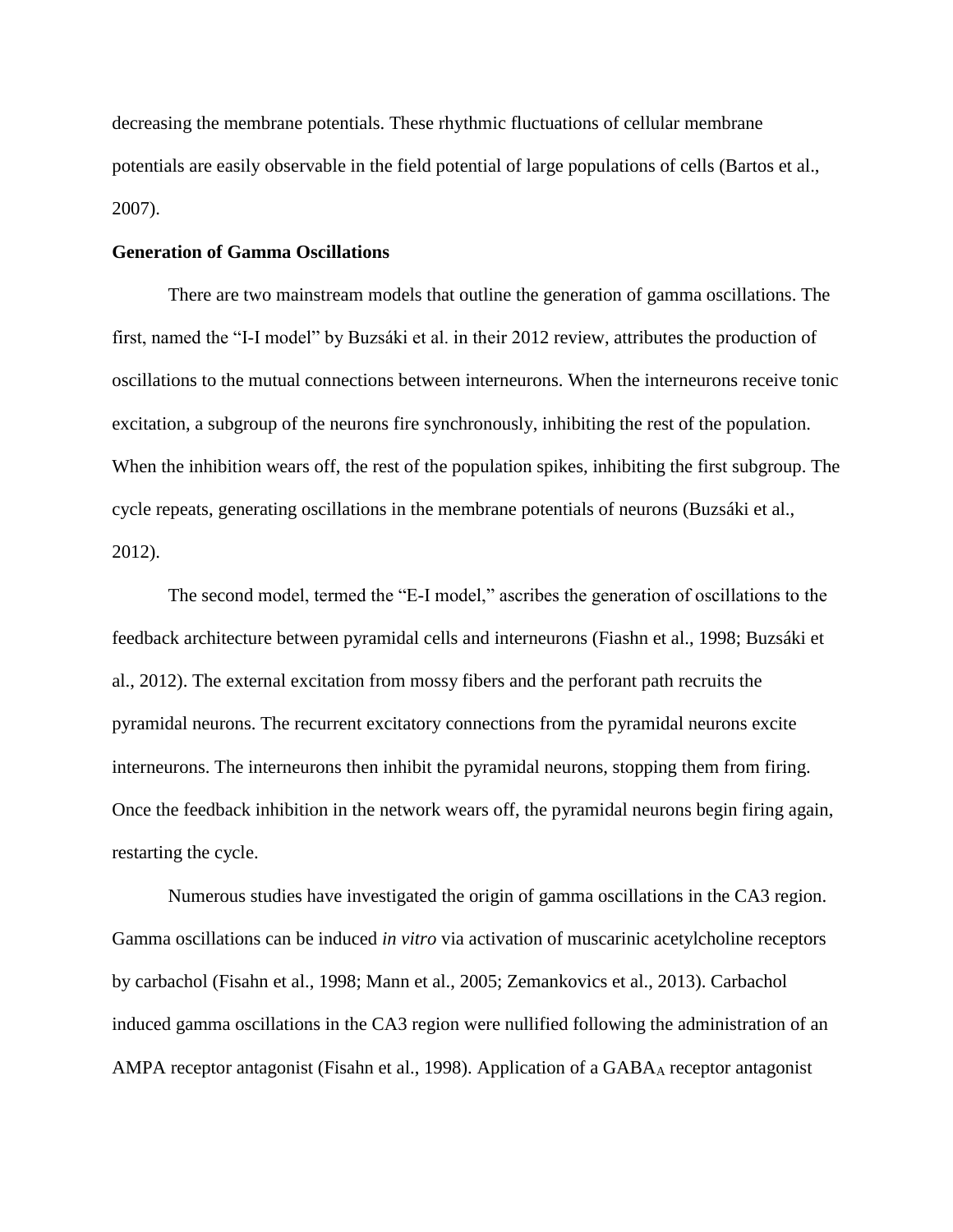also abolished cholinergic gamma oscillations (Mann et al., 2005). Furthermore, pyramidal neurons fired around the trough of the oscillations, and interneurons fired on the ascending portion of the oscillations, following a short time lag (Hájos et al., 2004). The time lag between pyramidal neurons and interneurons was also observed *in vivo* (Csicsvari et al., 2003). These data suggest that both phasic excitation and inhibition are crucial in generating gamma oscillations. Therefore, the pyramidal-interneuron feedback loop is likely responsible for gamma oscillations in the CA3.

## **Modification of Gamma Oscillation Frequency**

The frequency of network oscillations can be modified by network connectivity and synaptic dynamics. An *in vitro* study conducted by Mann and Mody (2010) investigated the increase in frequency of carbachol induced gamma oscillations in the CA3 region. They found that in wildtype rats, the oscillation frequency was around 40Hz. Upon genetic ablation of the δ-GABA<sup>A</sup> receptor however, the oscillation frequency increased to around 70Hz (Mann and Mody, 2010). They proposed that the  $\delta$ -GABA<sub>A</sub> receptor mediates a tonic inhibitory current that inhibits the activation of NMDA receptors. Once the inhibition from δ-GABA $_A$  is removed, neurons become more sensitive to excitation from NMDA receptor mediated currents. The tonic excitation from NNDA receptors is hypothesized to shift the values for the instantaneous cycle frequencies to higher ranges. Furthermore, the authors observed a decrease in the phase lag and time lag between the firing of pyramidal neurons and interneurons during a given cycle (Mann and Mody, 2010). The exact mechanism of the reduction is unclear. One possibility is that the NMDA receptor mediated current reduces synaptic latencies by decreasing membrane time constants. Their data led them to conclude that this was not the case. Instead, the authors suggest that the tonic excitation from NMDA receptors allows interneurons to oscillate on their own,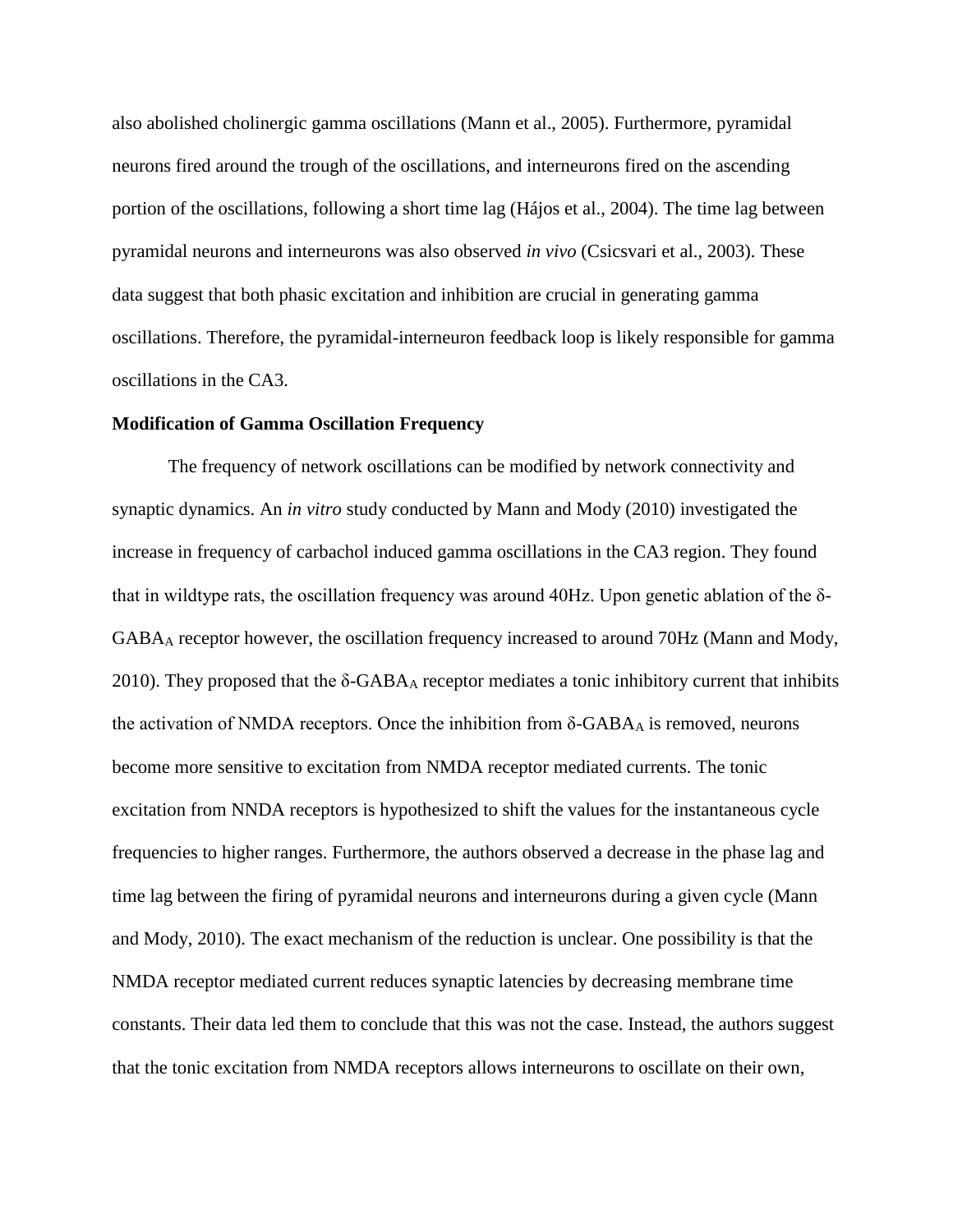setting a higher frequency for the network oscillations. This entails a shift in network behavior from the E-I model to the I-I model.

The purpose of this project was to investigate the underlying shift in network behavior in the modulation of gamma oscillation frequency by NMDA receptors. Various *in silico* studies have shown that inhibitory networks can oscillate on their own (Wang and Buzsáki, 1996; Vida et al., 2006; Mann and Paulsen, 2007). In this project, we built and tuned an integrate-and-fire model of the neurons in the CA3 region based on physiological data. Furthermore, we incorporated NMDA receptors in the model to study the mechanism behind the increase in frequency of gamma oscillations.

## **Methods**

As shown in Fig. 1A, the network consists of two cell populations: excitatory pyramidal cells (PNs) and inhibitory interneurons (INs). The PN population consists of 200 neurons and the IN population consists of 50 neurons. In accordance with previous research, the network is sparsely and randomly connected (Börgers and Kopell, 2003; Buzsáki and Wang, 2012). The connections are made with specific cell-to-cell connection probabilities. The probability that a PN synapses onto another PN or IN is 0.05 and 0.15 respectively. The probability that an IN synapses onto a PN or another IN is 0.25 and 0.25 respectively.

#### **The Integrate and Fire Model**

$$
\frac{dV}{dt} = -g_L(V) - g_{AMPA}(t)(V - E_{AMPA}) - g_{GABA}(t)(V - E_{GABA}) + I_{NMDA} + i_b
$$

The above differential equation models the membrane potential of each neuron in the network. The model is based on a non-dimensionalized model of neurons in the visual cortex (Tao et al., 2004). The membrane potential,  $V$ , ranges from 0 to 1. The resting membrane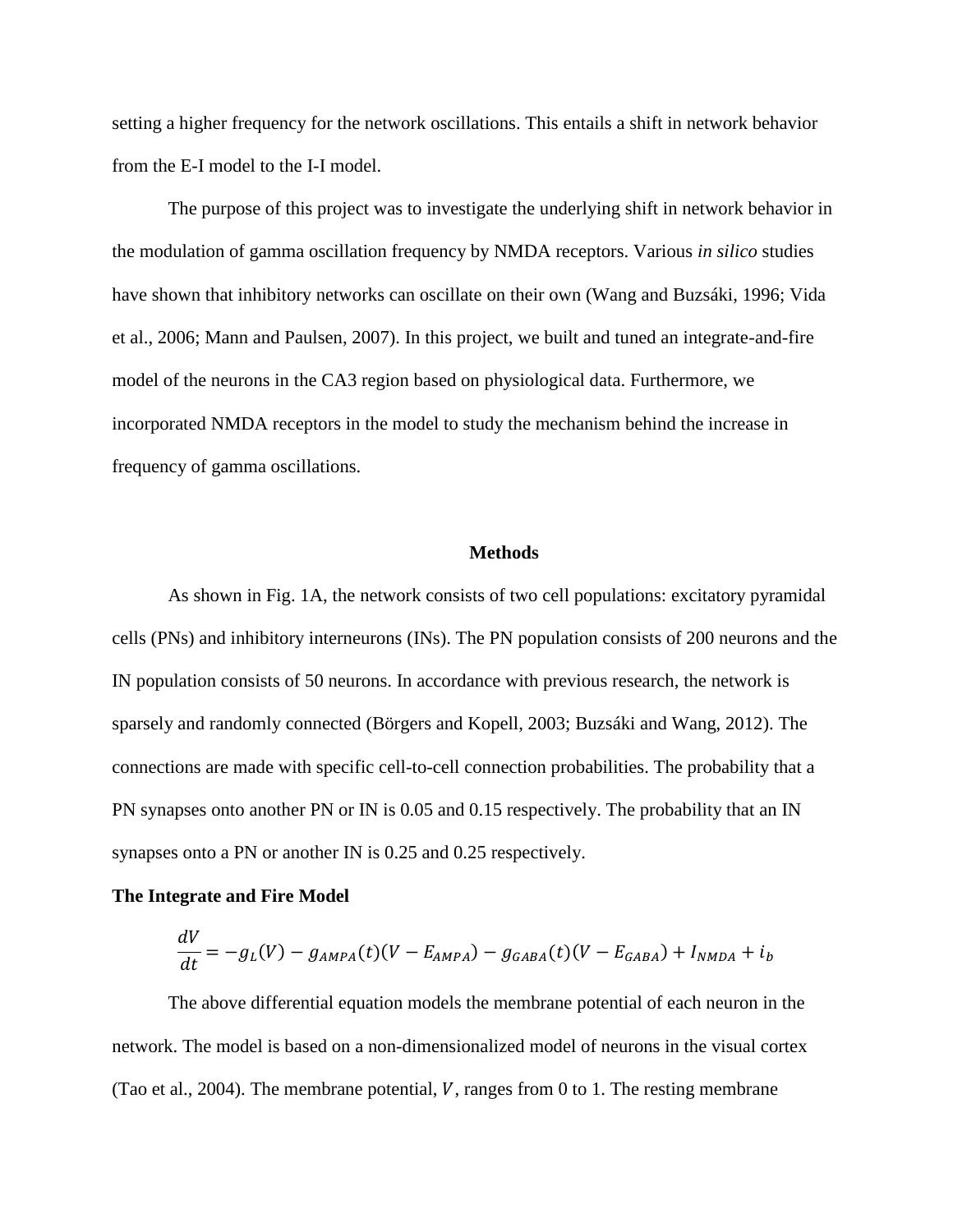potential is zero. A membrane potential value of one indicates a neuron spike - an action potential. If  $V \geq 1$ , the time step at which the neuron spiked is recorded and the membrane potential is held at zero for 2.0ms, the length of the refractory period. When a presynaptic neuron spikes, postsynaptic cells receive a current following a latency period. As shown in Fig. 1B/C, when a PN spikes, postsynaptic cells receive excitatory currents mediated by AMPA and NMDA channels. When an IN spikes, postsynaptic cells receive an inhibitory current mediated by GABA channels.

The semipermeable nature of the membrane is represented by the  $-g_L(V)$  term, where  $g_L$ is 0.05 ms<sup>-1</sup>. This term causes a slow leak current that relaxes the membrane potential to zero. The  $-g(t)(V - E)$  terms cause excitatory and inhibitory currents to increase and decrease the membrane potential respectively. The reversal potential,  $E$ , is the value of the membrane potential at which the current is equal to zero. In this model, the non-dimensionalized values for the reversal potentials for the AMPA and GABA currents are 4.67, and -0.67 respectively. The difference between the membrane potential and the reversal potentials, multiplied by the channel conductance as a function of time,  $q(t)$ , drives the flow of currents in the neuron. If a given neuron has k presynaptic inputs, the following sum describes the conductance for AMPA and GABA channels:

$$
g_{\alpha,\beta}(t) = \sum_{i=1}^{k} A_{\alpha,\beta} \gamma_i \qquad \alpha \in (PN, IN), \beta \in (AMPA, GABA)
$$

where

$$
\gamma_i = \begin{cases} e^{\frac{-(t - (t_i^* + l_{\alpha,\beta}))}{\tau_{\alpha,\beta}}} & , & t \geq t_i^* + l_{\alpha,\beta} \\ 0 & , & t < t_i^* + l_{\alpha,\beta} \end{cases}
$$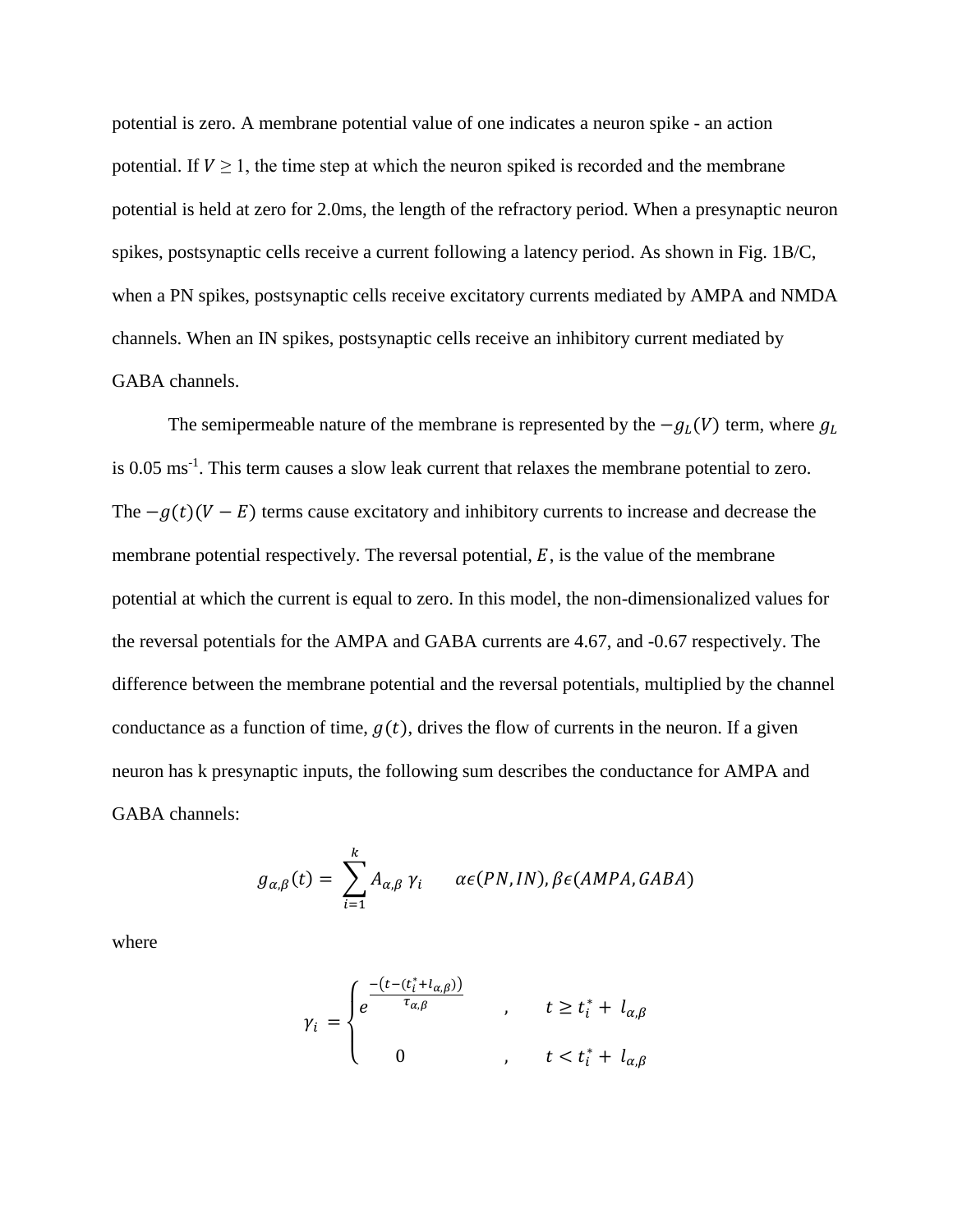denotes the strength of the synaptic input. The non-dimensionalized strength of the AMPA and GABA current is 0.10 and 0.65 respectively. The indicator function  $\gamma_i$  denotes the contribution of the  $i^{th}$  presynaptic neuron to the corresponding channel conductance. The term  $t_i^*$  indicates the spike time of the  $i^{th}$  presynaptic neuron while  $t$  indicates the current time in the simulation. The addition of the  $l$  term simulates the synaptic latencies between specific cell-to-cell connections. The latency between a presynaptic PN and a postsynaptic PN and IN is 0.5ms and 1.8ms respectively. The latency between a presynaptic IN and a postsynaptic PN and IN is 0.6ms and 1.1ms respectively. If the current time in the simulation is greater than the presynaptic spike time with an added latency,  $\gamma_i$  is described by the negative exponential term. The synaptic input decays with a constant,  $\tau$ , specific to cell-to-cell connections. The time constant denotes the time it takes for the strength of an input to reach roughly 66% of its initial value. The constant for input from a PN to PNs and INs is  $1.7 \text{ms}^{-1}$  and  $1.6 \text{ms}^{-1}$  respectively. The constant for input from an IN to PNs and INs is  $3.3 \text{ms}^{-1}$  and  $1.2 \text{ms}^{-1}$  respectively.

The classic model (Moradi et al., 2013) simulates the dynamics of the current mediated by NMDA channels.

$$
I_{NMDA} = -g(B - A)Mg(V - E_{NMDA})
$$

$$
\frac{dA}{dt} = -\frac{A}{\tau_A}
$$

$$
\frac{dB}{dt} = -\frac{B}{\tau_B}
$$

$$
Mg = \frac{1}{(8 + e^{-8(v - 0.6)})}
$$

When a presynaptic PN spikes, the cell releases glutamate into the synapse, activating the NMDA channels. The channels activate and open quickly. A slow deactivation period follows, during which the channel closes. The result is a tonic, excitatory current (Banke et al., 2003). In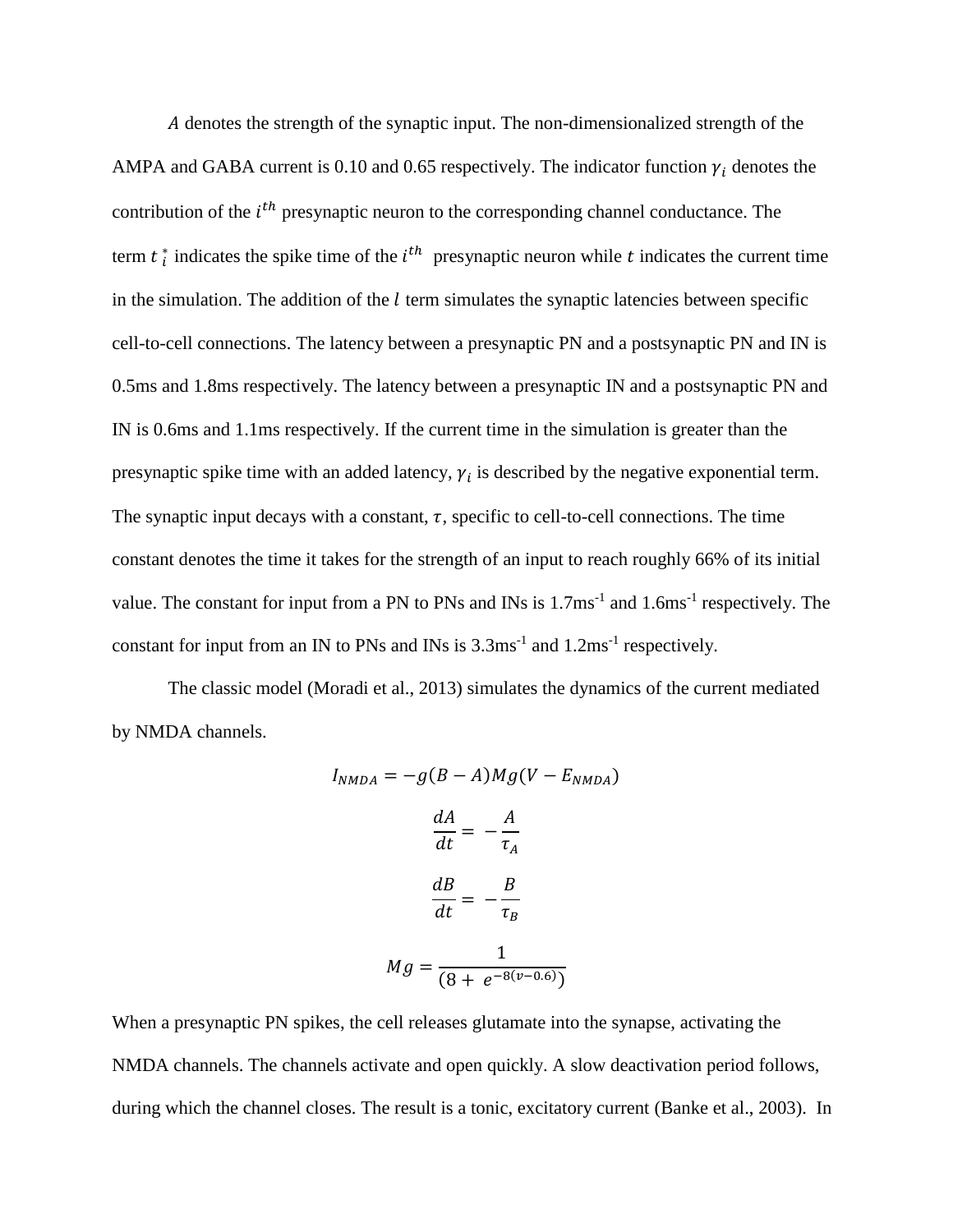this model,  $q$  represents the maximal synaptic conductance of NDMA channels, nondimensionalized to one. A and  $B$  govern the activation and deactivation of the NMDA channel respectively. Following a presynaptic PN spike,  $A$  and  $B$  are increased by constant factors. In PNs, the factors for activation and deactivation are  $5.0e^{-5}$  and  $1.1e^{-4}$  respectively. In INs, the factors for activation and deactivation are  $7.0e^{-6}$  and  $1.0e^{-5}$  respectively. The activation values decay with a fast time constant and the deactivation values decay with a slow time constant. The time constants for activation and deactivation are  $2.8 \text{ms}^{-1}$  and  $65 \text{ms}^{-1}$  respectively. The Mg term simulates the voltage dependent blocking of the NMDA channel by magnesium. Fig. 11 displays the non-dimensionalized equation for the magnesium block as a function of membrane potential of the neuron. The neurons also receive white noise background current,  $i<sub>b</sub>$ , that simulates the external inputs from mossy fibers and the perforant path. The background current to PNs ranges from 0 to 0.17 whereas the background current to INs ranges from 0 to 0.01.

The following parameters in the model were found in literature: latency and  $\tau$  from INs to PNs, latency and  $\tau$  from INs to INs (Bartos et al., 2002),  $E_{AMPA}$ ,  $E_{GABA}$ , and  $g_L$ (Tao et al., 2004). The rest of the parameters were tuned within physiological ranges.

# **The Simulation**

The simulation, written in Python, runs with a 0.1ms time-step. Each time step consists of iterating through each neuron's synaptic inputs, and calculating the input to the synaptic conductance for AMPA, GABA and NMDA channels. The Euler method is used to analytically solve the membrane equation. At the end of the simulation, data are stored as json files and are processed using the SciPy and NumPy packages in Python, and MATLAB.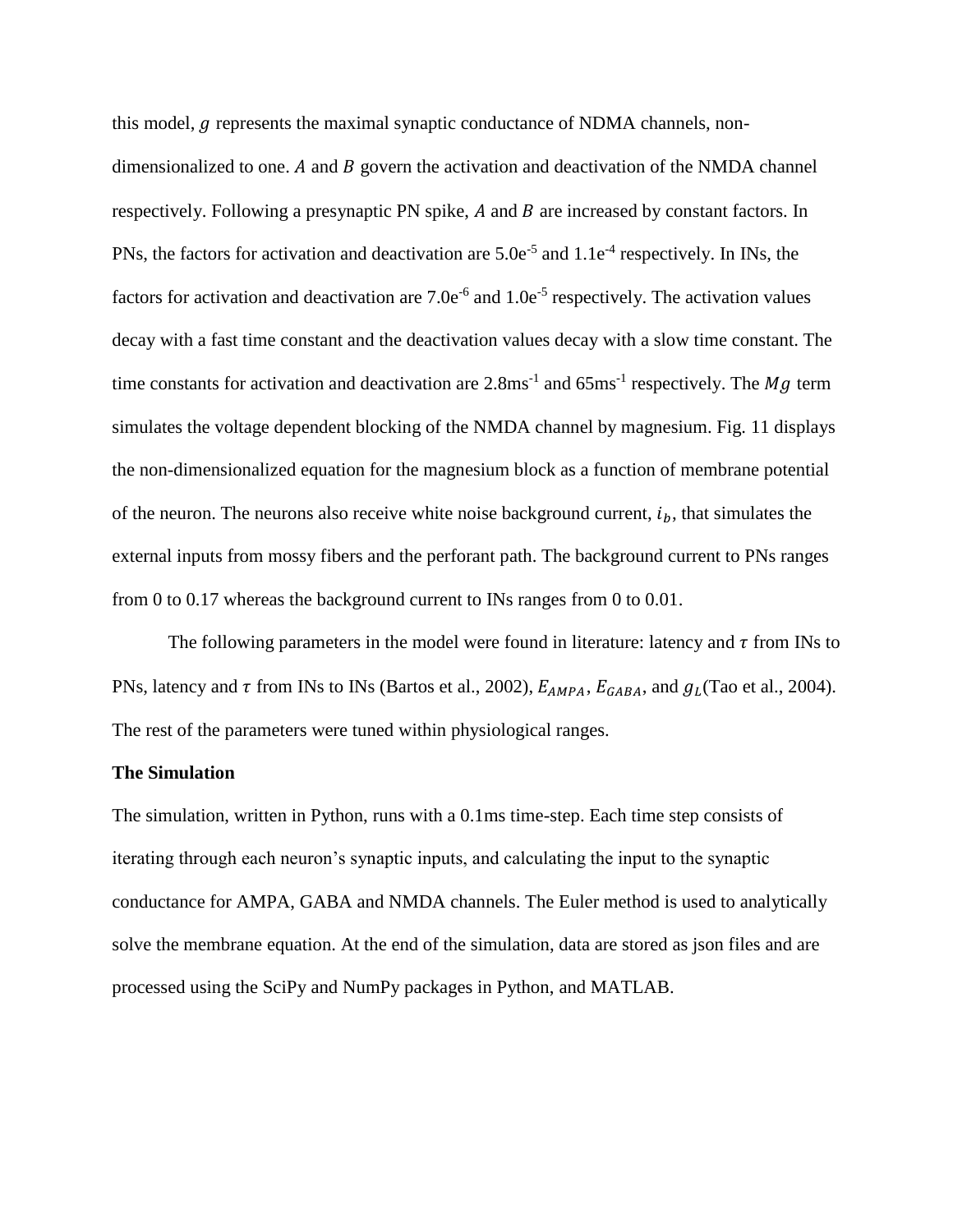#### **Results**

## **Gamma oscillations without NMDA**

The CA3 network model simulated carbachol induced gamma oscillations without NMDA receptor activation as observed *in vitro* (Mann and Mody, 2010). Pyramidal neurons (PNs) and interneurons (INs) fired synchronously and regularly on each oscillation cycle (Fig. 2A). On average, PNs fired at  $4.6 \pm 5.6$  spikes/second. INs fired much more frequently, at  $18.9 \pm$ 13.2 spikes/second (Fig. 2B). The INs fired with a short time lag after the PNs. A time lag of 4.3  $\pm$  3.4ms was observed in the binned histogram of neuron spikes (Fig. 2C).

The synchronous firing of neurons caused the local field potential to oscillate at  $\sim$ 40Hz (Fig. 3A, bottom). The mean length of oscillation periods was  $23.6 \pm 4.9$ ms (Fig. 3A, top). Oscillations were also observed in the PN and IN field potentials. The PN field potential closely resembled the local field potential of all neurons, suggesting that PN activity set the oscillation periods, and therefore, the frequency. INs on the other hand, exhibited less oscillatory behavior, instead firing in a reactionary manner to PN activity (Fig. 3B). When each oscillation cycle was normalized to  $a - \pi$  to  $\pi$  scale, a clear phase lag is present between PN and IN spikes.

## **Network behavior during gamma oscillations**

During gamma oscillations, PNs exhibited subthreshold oscillations in their membrane potentials (Fig. 4A, left). PNs were depolarized mainly by input currents from mossy fibers and the perforant path, and hyperpolarized by bursts of GABA<sup>A</sup> mediated inhibition (Fig. 4A, left). INs also exhibited subthreshold oscillations, albeit at lower amplitudes. INs were depolarized by bursts of AMPA mediated excitation and hyperpolarized by GABA<sub>A</sub> mediated inhibition (Fig. 4A, right). PNs received significantly more inhibition than they did excitation. Conversely, INs received slightly more excitation than they did inhibition (Fig. 4B).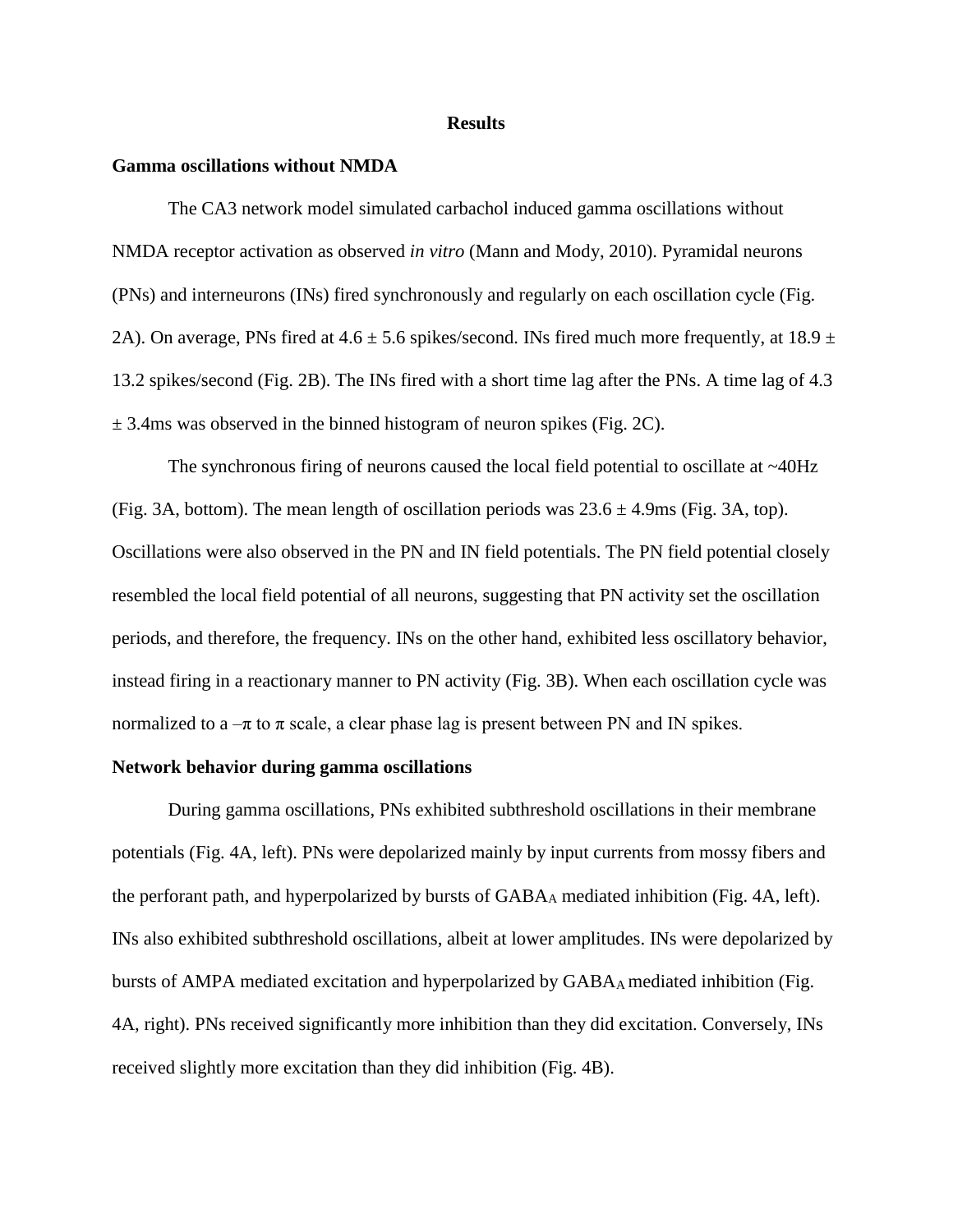## **Both phasic excitation and inhibition are crucial for gamma oscillations**

As shown in Fig. 5A (top), gamma oscillations were no longer present following removal of AMPA receptors. This simulated the nullification of gamma oscillations following application of an AMPA receptor antagonist (Mann and Mody, 2010). A small peak at ~50Hz was present in the power spectrum of the local field potential (Fig. 5A, bottom). This was most likely due to PNs being depolarized by the tonic excitation from mossy fibers, and then being relaxed to resting membrane potential by the leak current. As shown in Fig. 5A (middle), without AMPA mediated excitation, INs did not spike. Therefore, the only way PNs could have been hyperpolarized was via the leak current. Furthermore, removing GABAA receptors also abolished oscillations in the local field potential (Fig. 5B, top, bottom). The IN field potential exhibited oscillatory behavior due to the uninhibited excitation to the INs that caused them to fire continuously (Fig. 5B, middle). This suggests that AMPA receptor mediated phasic excitation and GABA<sup>A</sup> mediated phasic inhibition are both necessary for gamma oscillations.

#### **Increased oscillation frequency due to NMDA receptor mediated excitation**

Consistent with *in vitro* observations, activation of NMDA receptors increased the frequency of gamma oscillations to the ~50-70Hz range (Fig. 6B, bottom). Following activation of NMDA receptors, the firing rates of both PNs and INs increased (Fig. 6A, left). On average, PNs spiked  $6.5 \pm 15.2$  times per second while INs spiked  $35.9 \pm 28.1$  times per second. The increased IN firing rate reflects the increased *in vitro* post synaptic inhibitory current activity following NMDA receptor activation (Mann and Mody, 2010). Binned spike time histograms (Fig. 6A, right), and field potentials of PNs and INs (Fig. 6C, top) showed a decreased time lag between the PN and IN populations. As shown in Fig. 6C (bottom), activation of NMDA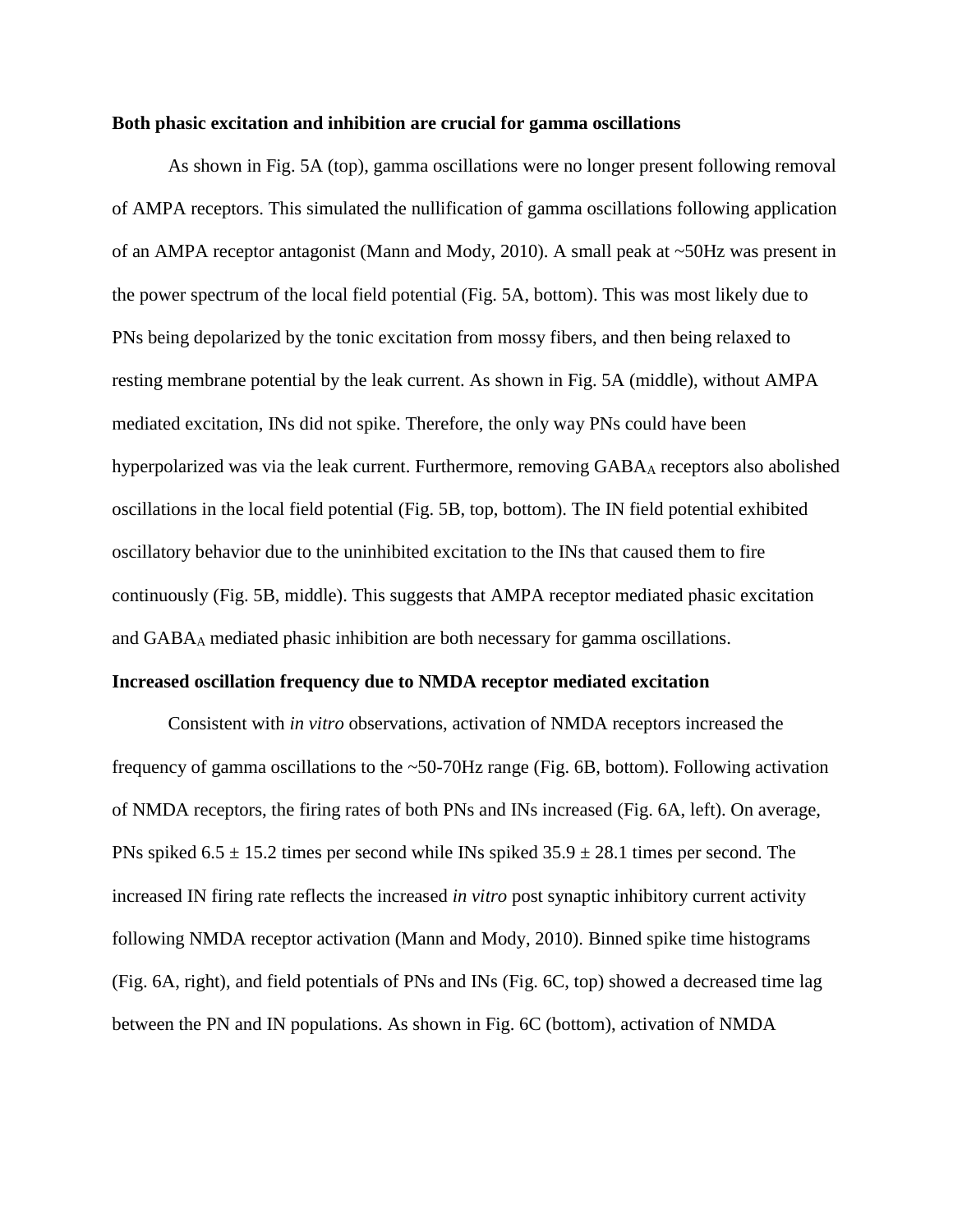receptors caused the time lag between PNs and INs to decrease. The mean time lag between PN and IN spikes was  $2.8 \pm 0.9$ ms.

The power spectrum of the local field potential showed a broad peak in the higher frequency ranges. This was indicative of greater variation in oscillation cycle frequencies as seen in Fig. 8A. The binned histogram of instantaneous cycle frequencies showed a broader peak centered at ~70Hz with active NMDA compared to a sharp peak at ~40Hz without active NMDA. This shows the model accurately simulates the NMDA receptor activation mediated increase in oscillation frequency observed *in vitro*.

## **Shift in excitation/inhibition balance following NMDA receptor activation**

Activation of NMDA receptors caused a tonic, excitatory current to depolarize both PNs and INs (Fig. 7A, top; Fig. 7B, top). The tonic excitation caused the period of subthreshold oscillations to decrease in PNs (Fig. 7A, top). Activation of NMDA receptor mediated current caused the PNs to receive much more AMPA receptor mediated excitation, due to recurrent PN-PN connections observed *in vivo* (Bains et al., 1999). Compared to their inputs without NMDA receptor activity, INs also received more AMPA mediated excitation. The overall excitation and inhibition in the network were more balanced following NMDA activation as seen *in vitro*  (Mann and Mody, 2010). Furthermore, an inverse relationship between net NMDA receptor mediated current and instantaneous cycle frequency was observed (Fig. 8B). The cycles with lower frequencies exhibited higher activation of NMDA receptors in both PNs and INs (Fig. 8C). These findings suggest that a change in the balance between excitation and inhibition causes a rise in the oscillation frequency.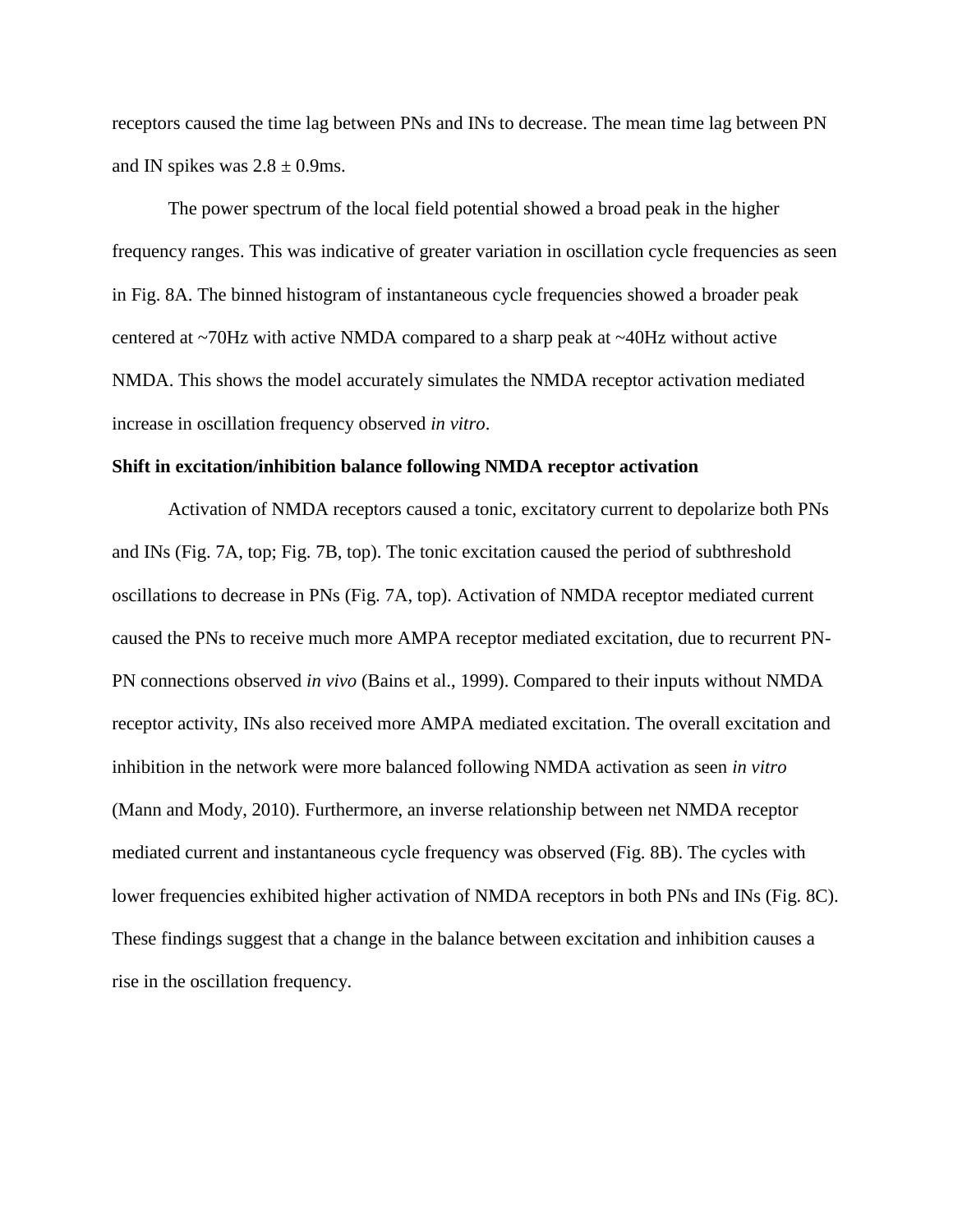## **IN network oscillations following removal of PN-IN AMPA mediated feedback**

When the PN-IN AMPA mediated current were removed from the network, INs displayed distinct oscillatory behavior (Fig. 9A). The tonic excitation from NMDA mediated currents caused the INs to oscillate on their own. PNs did not oscillate, presumably due to the decreased inhibition from the less active INs. Therefore, oscillations in the local field potential were not apparent (Fig. 9A). When both PN-IN AMPA and NMDA mediated currents were removed, INs stopped firing, resulting in a flat IN field potential (Fig. 9B, top). The PNs continued to exhibit low amplitude oscillatory behavior simply due to the background current (Fig. 9B, top). Therefore, a small peak in the power spectrum was observed in both the PN and the local field potential (Fig. 9B, bottom).

## **Selective activation of NMDA receptors on PNs and INs**

*In vitro* observations showed that the NR2D subunit-containing NMDA receptor were located on just INs (Mann and Mody, 2010). This is not to say that NMDA mediated currents are not active on PNs, as receptors containing other subunits have been observed in CA3 PNs (Nakazawa et al., 2002; Nakazawa et al., 2003). To test the necessity of NMDA activation on PNs for the generation of higher frequency oscillations, NMDA receptors were selectively expressed on PNs and INs. When NMDA receptors were on just PNs, the oscillation frequency increased to ~50Hz. When NMDA receptors were only on INs, the oscillation frequency decreased to the 40Hz range. These findings suggest that tonic excitation to PNs is necessary for the increase in gamma oscillation frequency.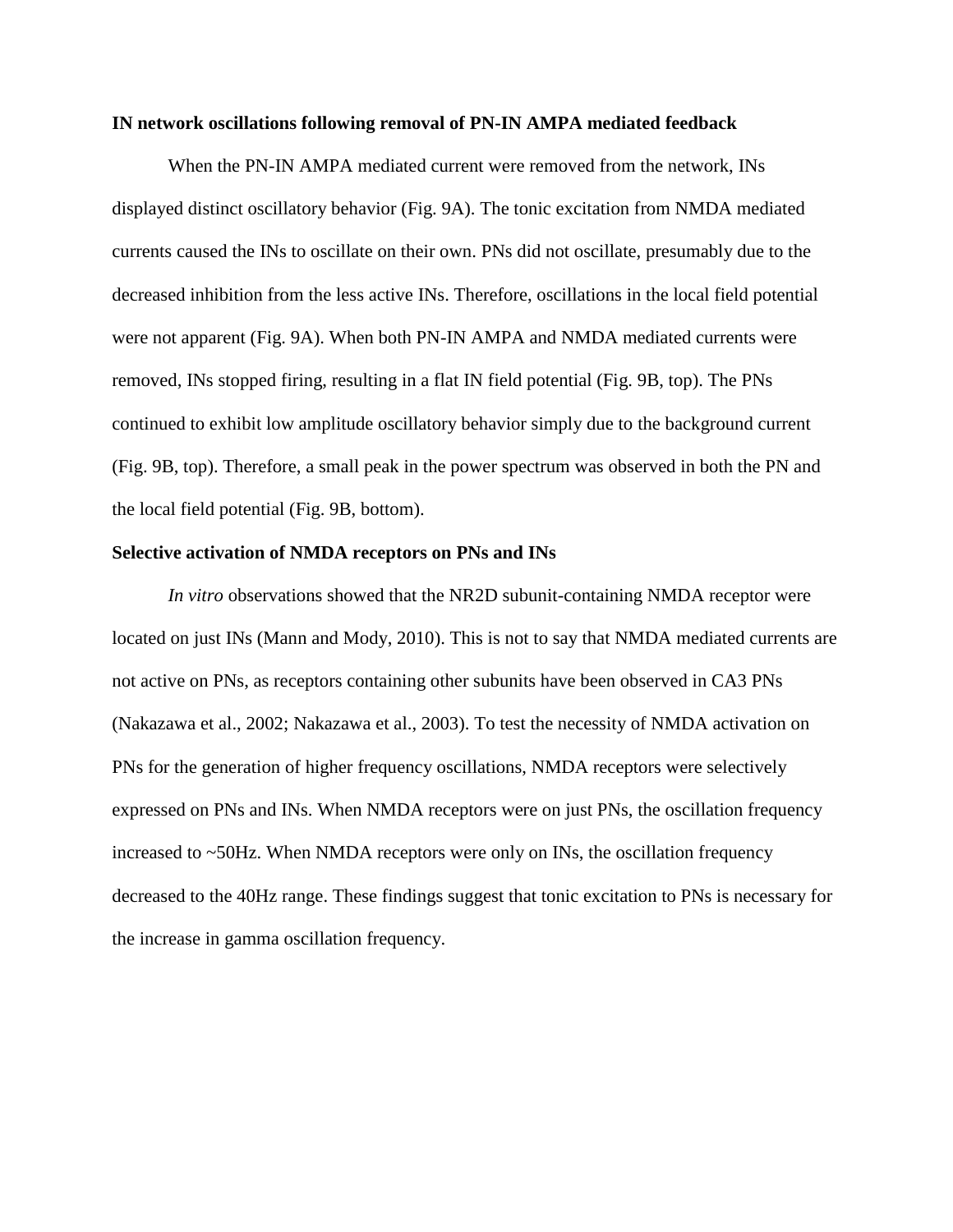## **Discussion**

The model revealed that without NMDA receptors, gamma oscillations are generated via a feedback loop between PNs and INs. The PN field potential closely resembles the local field potential of the entire network, suggesting that PN activity determines oscillations in the network. Furthermore, INs fire synchronously with a time lag after PNs fire. PNs receive much more inhibition than excitation, whereas INs receive more excitation than they do inhibition. This shows that PNs synchronously excite the INs, which fire in response, inhibiting the PNs. Once the inhibition wears off, the PNs fire again, restarting the cycle. As seen in Fig.5, removing either AMPA or GABAA synapses from the model abolishes the gamma oscillations. Without AMPA receptors, the PNs are no longer capable of exciting the INs, and the feedback loop is destroyed. Without GABA<sup>A</sup> receptors, INs cannot inhibit PNs, and therefore the loop is cut off and oscillations disappear. These findings show that the underlying mechanism of non-NMDA gamma oscillations is the PN-IN feedback loop.

As seen *in vitro* (Mann and Mody, 2010), the activation of NMDA receptors increases the frequency of gamma oscillation. Furthermore, the time lag between PNs and INs decreases. The instantaneous cycle frequency histograms also show that activation of NMDA causes a wider distribution of cycle frequencies, suggesting that the mechanism of oscillation generation is not homogenous. We propose that NMDA receptor mediated increase in oscillation frequency caused by a shift from the PN-IN feedback loop to IN-IN intranetwork oscillations. The decreased time lag between PN and IN spikes suggests that INs no longer need PN spikes to depolarize them. Instead, the tonic currents from NMDA receptor channels excite INs. When the INs fire, they inhibit each other. Once the inhibition wears off, the tonic currents excite INs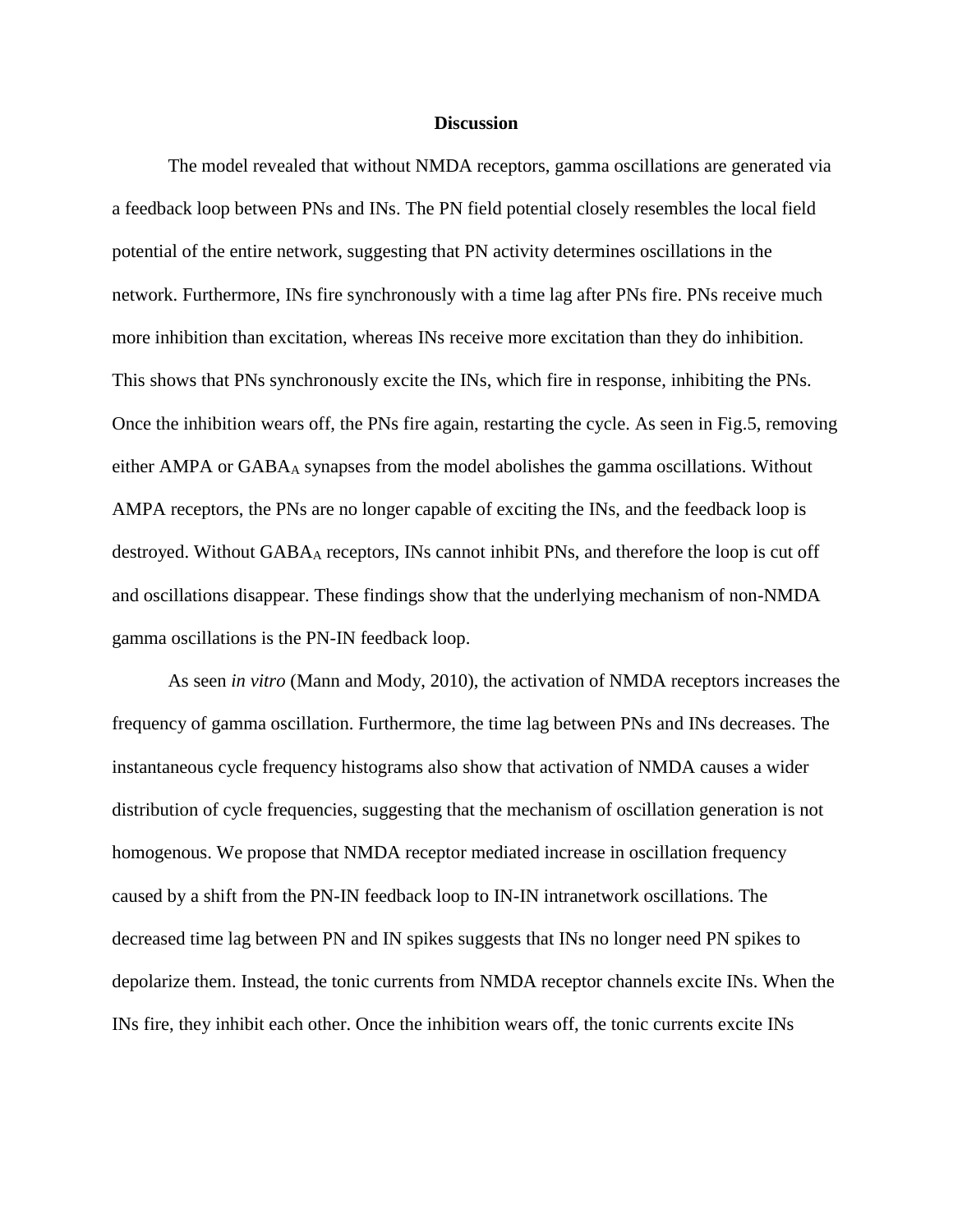again, and the cycle restarts. Increased firing rates of INs supports this idea, as the intranetwork oscillation scheme would require increased IN activity to maintain oscillations.

To test the idea of a mechanistic shift, we removed PN-IN AMPA synapses from the network. This effectively removed the ability of the PNs to quickly excite INs, blocking the PN-IN feedback loop. INs displayed distinct oscillatory behavior in their field potential, while PNs did not. When we removed NMDA receptors as well as PN-IN AMPA synapses from the network, INs ceased to oscillate. These results show that in the absence of PN-IN feedback, tonic excitation from NMDA receptors causes INs to oscillate on their own.

One would expect that if NMDA receptor activation increases oscillation frequency, then more NMDA receptor mediated current would be active during cycles that exhibit higher instantaneous oscillation frequencies. Interestingly, we found a negative correlation between net NMDA mediated current and instantaneous oscillation frequency. We suggest that the ratio of NMDA activation in PNs and INs is responsible for the discrepancy. When we ran simulations with NMDA receptors on only PNs, the oscillation frequency increased. Conversely, when NMDA receptors were present on just INs, the frequency decreased. Perhaps in cycles that exhibit high instantaneous frequencies, the ratio of NMDA mediated excitation to PNs versus INs is higher. Conversely, in cycles that exhibit lower instantaneous frequencies, the ratio of NMDA mediated excitation to PNs versus INs is lower. Further study of the balance of NMDA mediated excitation is necessary to fully understand the inverse relationship between NMDA mediated excitation and instantaneous oscillation frequency.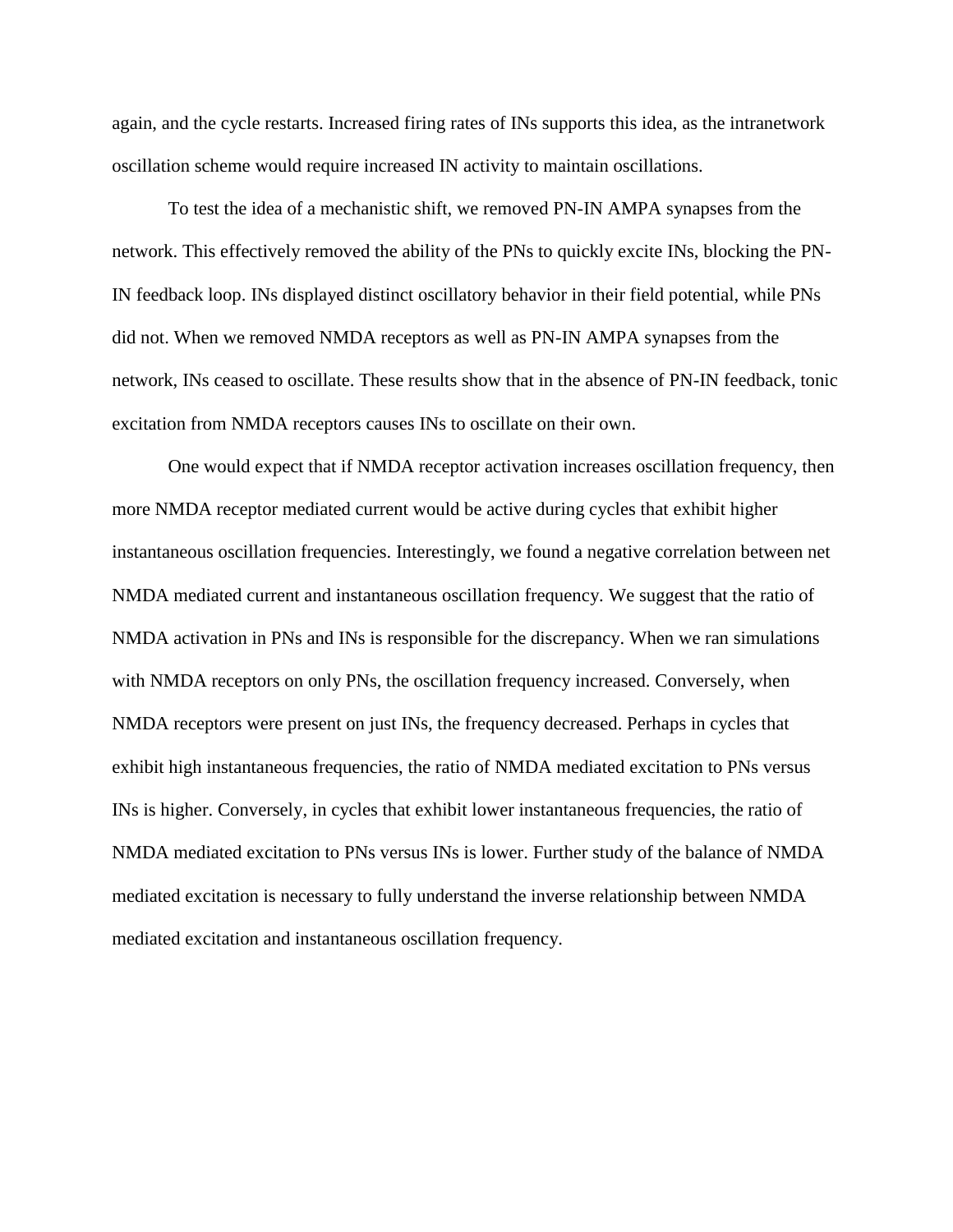# **Conclusion**

In summary, our simulations showed that without NMDA mediated excitation, the PN-IN feedback loop is responsible for gamma oscillations. Our findings suggest that NMDA receptor activation increases the frequency of gamma oscillations by shifting the mechanism towards IN-IN intranetwork oscillations. Moreover, the balance of NMDA mediated excitation to pyramidal neurons and interneurons may control the instantaneous cycle frequencies in the oscillations. Further study of mechanism shift and the balance of NMDA mediated excitation is important to fully understand the modulation of gamma oscillation frequency.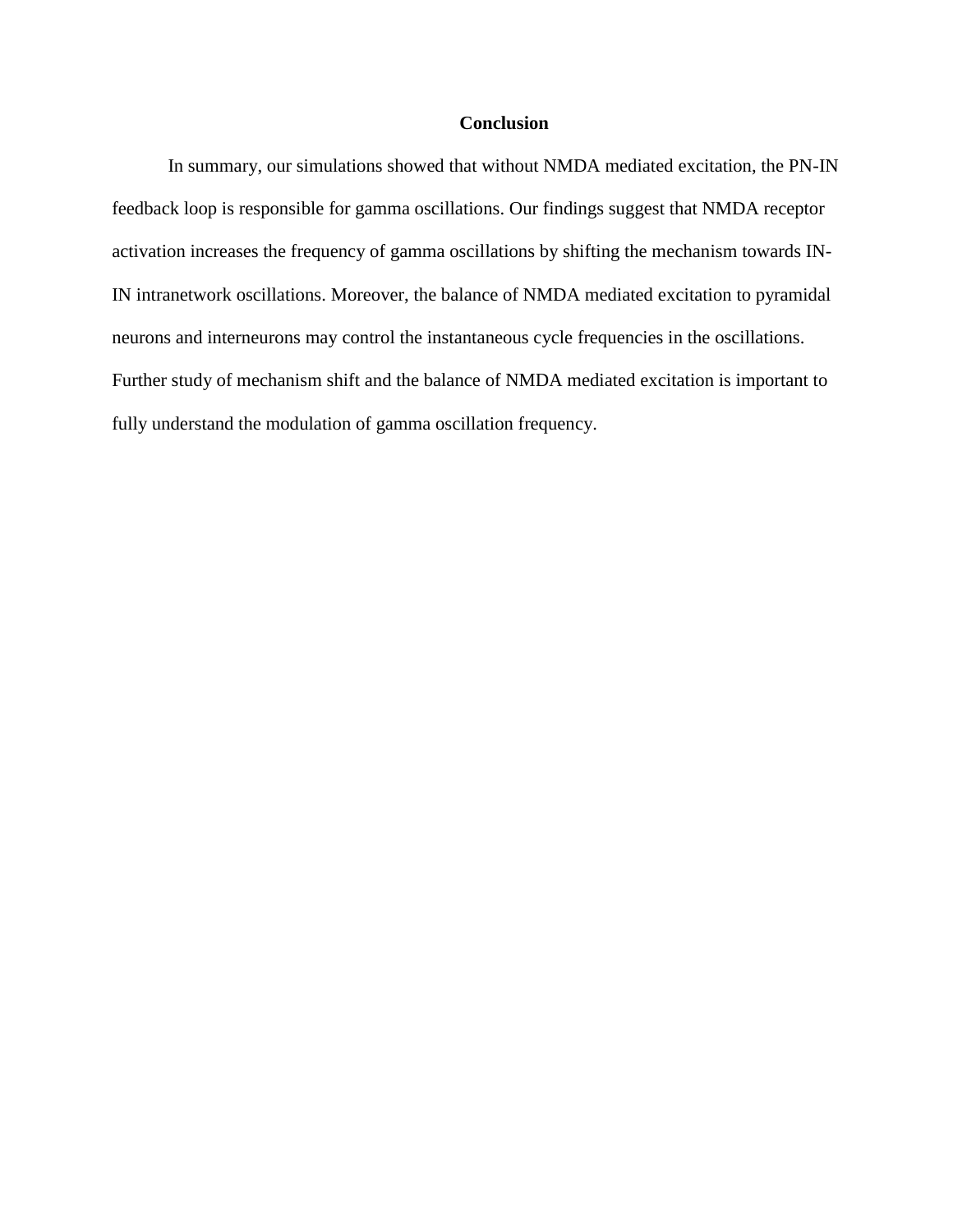



*Figure 1.* Network organization and neuron behavior. A, the PN-IN feedback loop. B, when a PN spikes (top), post synaptic PNs(middle) and INs(bottom) receive excitatory currents that decay over time. C, when an IN spikes (top), post synaptic PNs (middle) and INs (bottom) receive inhibitory currents that decay over time.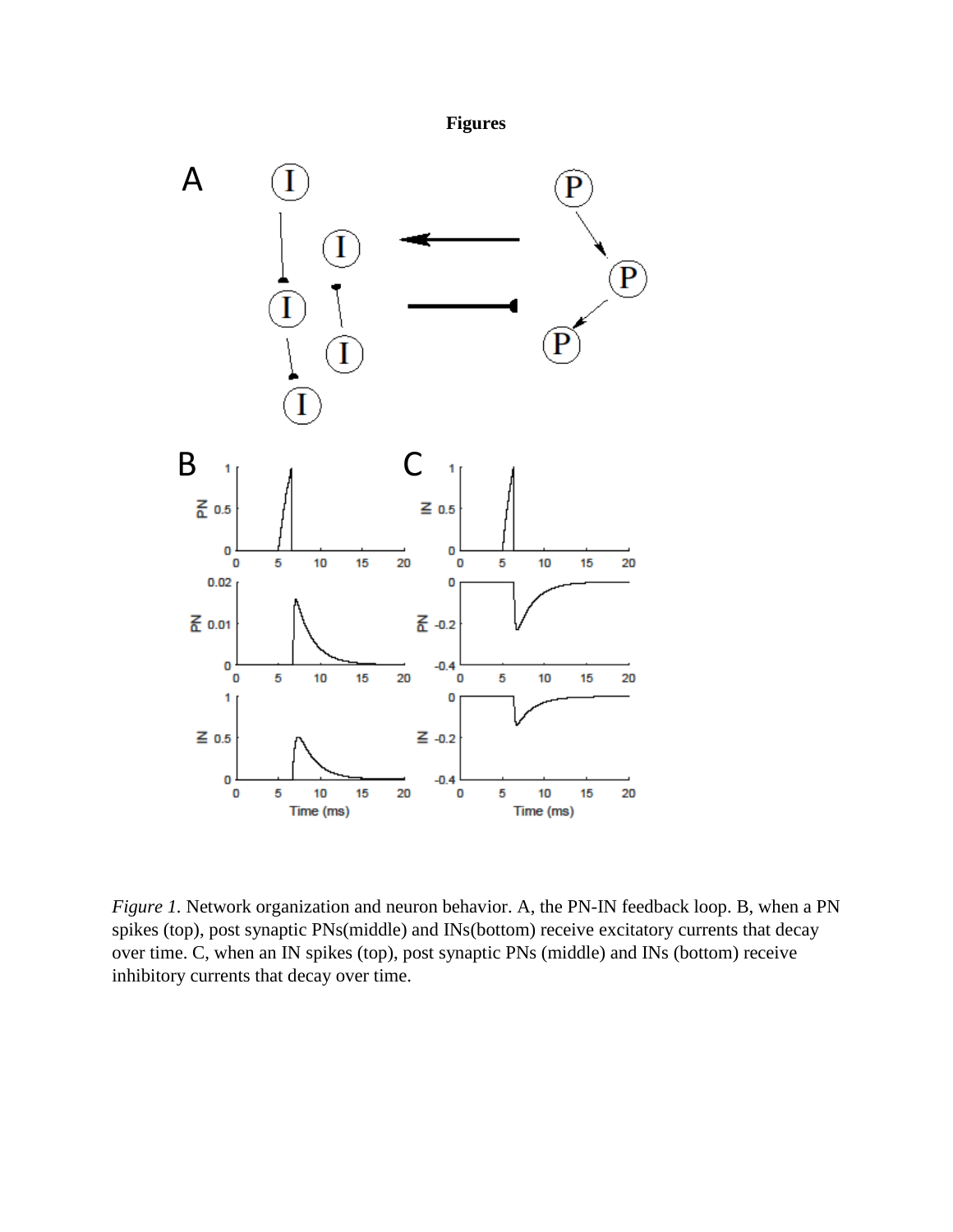

*Figure 2.* Firing pattern summaries of neurons in simulated CA3 region of hippocampus. A, spike rasters of PNs (top) and INs (bottom). B, mean firing rates of PN and IN populations. PNs exhibited a mean firing rate of  $4.6 \pm 5.6$  spikes/s. INs exhibited a mean firing rate of  $18.9 \pm 13.2$ spikes/s. Mean population firing rates were calculated by averaging mean firing rates of individual neurons over a 1600ms simulation. C, binned histogram of PN and IN spikes with a bin size of 5ms. The mean time lag between PN and IN spikes was  $4.3 \pm 3.4$ ms, calculated over 69 cycles. Mean time lag was calculated by convolving both PN and IN spike counts with a Gaussian filter and averaging the peak-to-peak time differences over 69 cycles.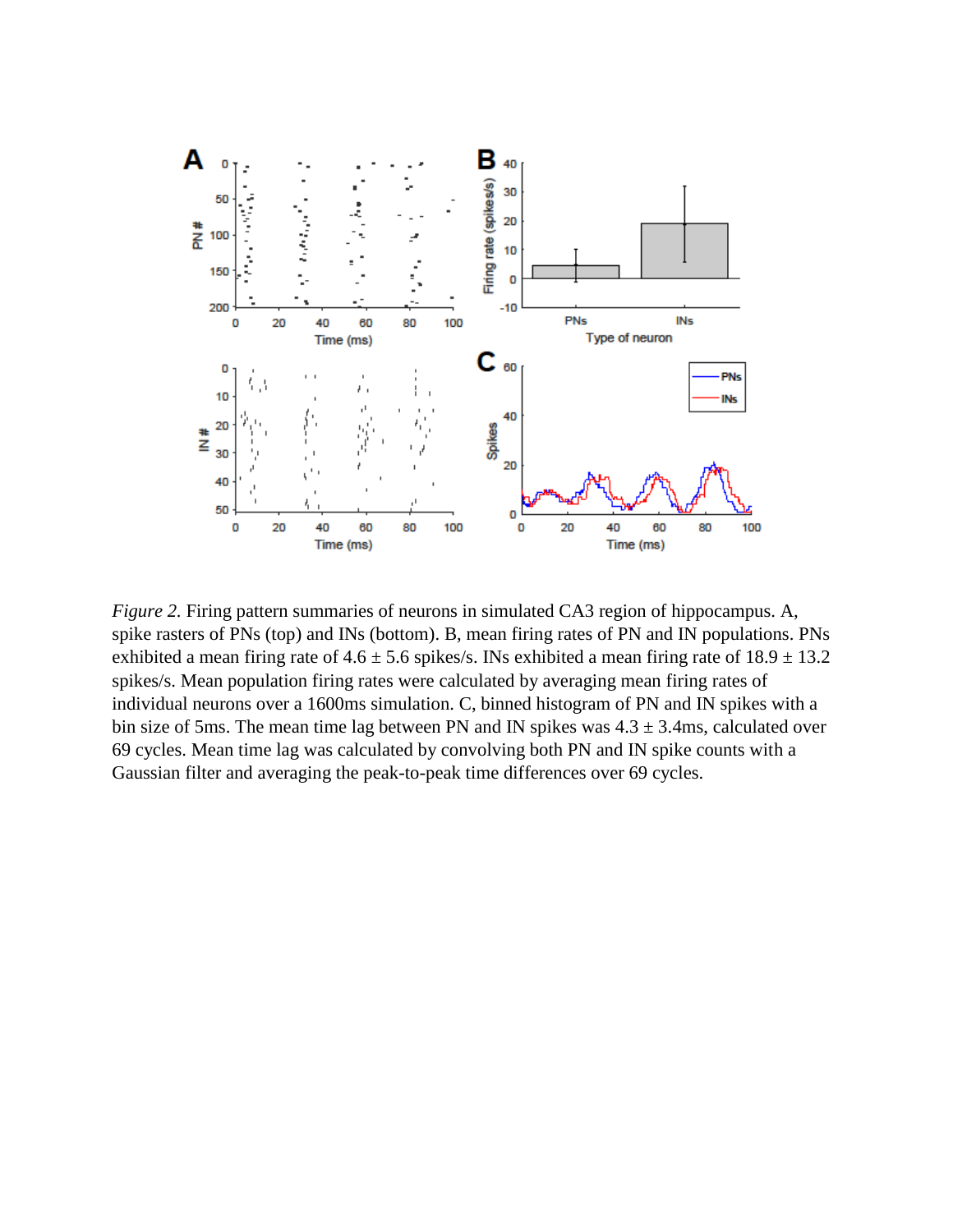

*Figure 3.* Gamma oscillations emerge in network without NMDA. A, local field potential calculated by averaging the membrane potentials of all neurons at each time step (top).The mean period length was  $23.6 \pm 4.9$ ms, calculated by convolving the local field potential with a Gaussian filter and averaging the peak-to-peak time differences in the local field potential over 65 cycles. The corresponding power spectrum of the local field potential (bottom). B, the field potential of PNs and INs, calculated by averaging the membrane potentials of all PNs and INs respectively, over a 1600ms simulation. C, the sum of PN and IN spikes in each oscillation period, normalized to a -π to π scale with a bin size of  $π/8$ . Spikes were summed over 65 cycles.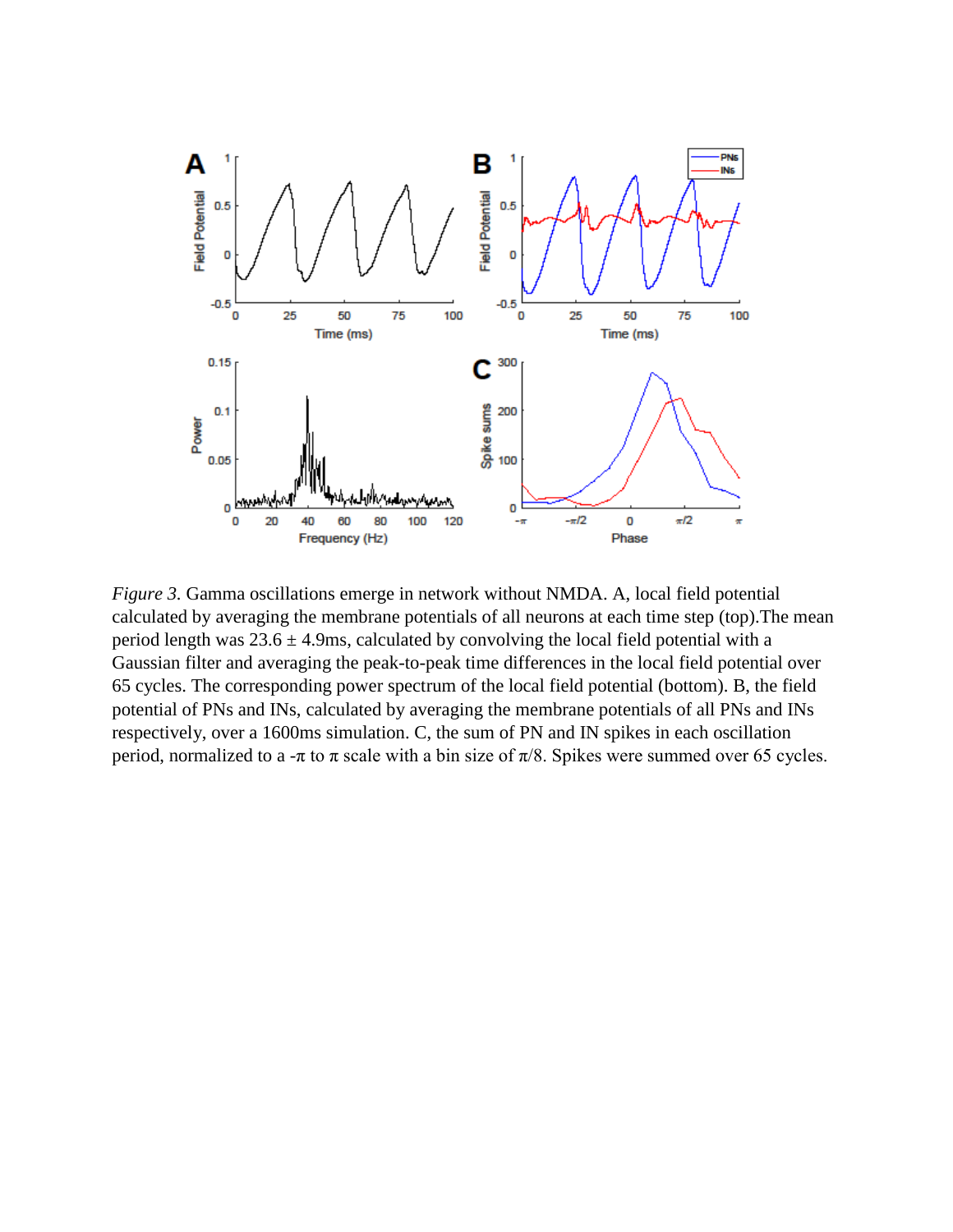

*Figure 4.* Neuron inputs in simulated network. A, membrane potential, exc (AMPA mediated) and inh (GABA<sup>A</sup> mediated) current of one PN (left) and one IN (right) over a 100ms period. B (left), mean exc and inh current to one randomly chosen PN/IN, calculated by averaging the net integral of each current to one neuron over 39 oscillation cycles. B (right), the mean exc and inh current to all PNs and all INs in one randomly chosen oscillation cycle calculated by averaging the net integral of each current to all PNs and INs in the chosen cycle.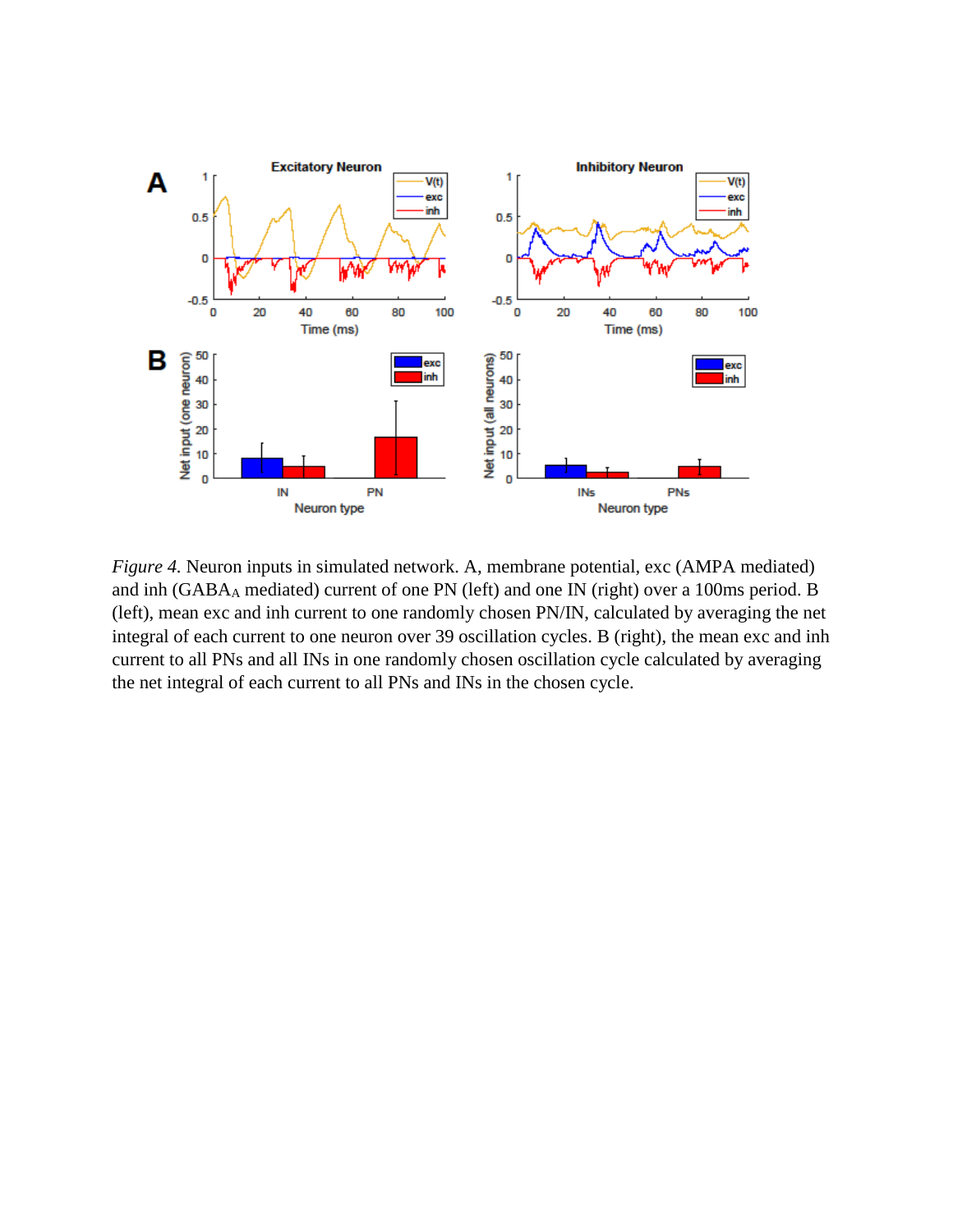

*Figure 5.* Network behavior without AMPA and GABA<sub>A</sub> mediated currents. Local field potential (top), PN/IN field potentials (middle), and power spectrum (bottom) of the local field potential in a network lacking AMPA (A) and GABA<sup>A</sup> mediated (B) currents. Local field potential was calculated by averaging the membrane potentials of all neurons in network at each time step. PN and IN field potentials were calculated by averaging the membrane potentials of all PNs and INs respectively, at each time step.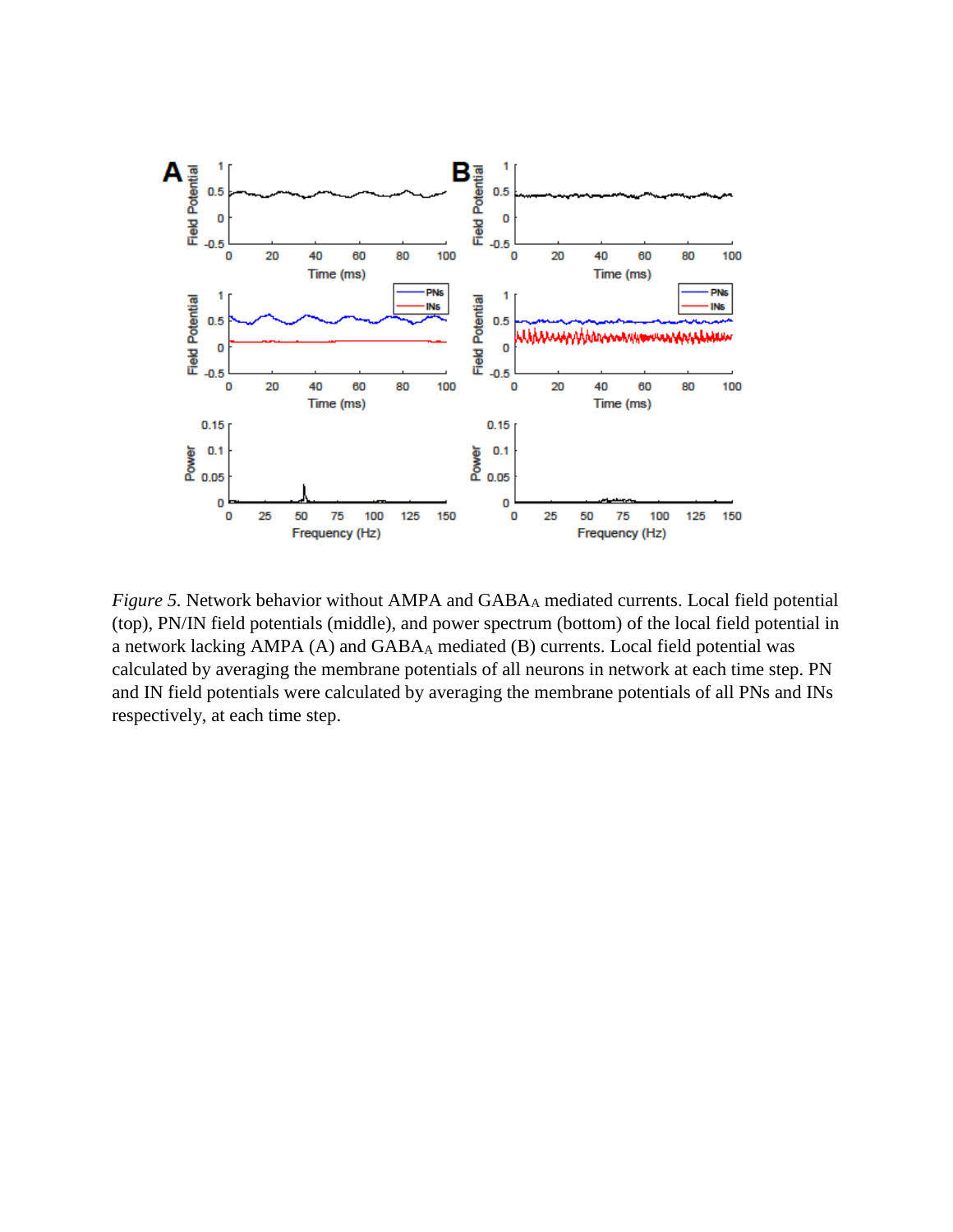

*Figure 6.* Network behavior with NMDA currents. A, mean firing rates (left) and binned histogram of spike counts (right) of PNs and INs, with a 5ms bin size. B, Total field potential (top) and corresponding power spectrum (bottom) of the network. C, PN and IN field potentials (top), and time lag between PN and IN spikes (bottom). Time lag was calculated by convolving the PN and IN spike counts with a Gaussian, and averaging the peak-to-peak time differences over 66 cycles.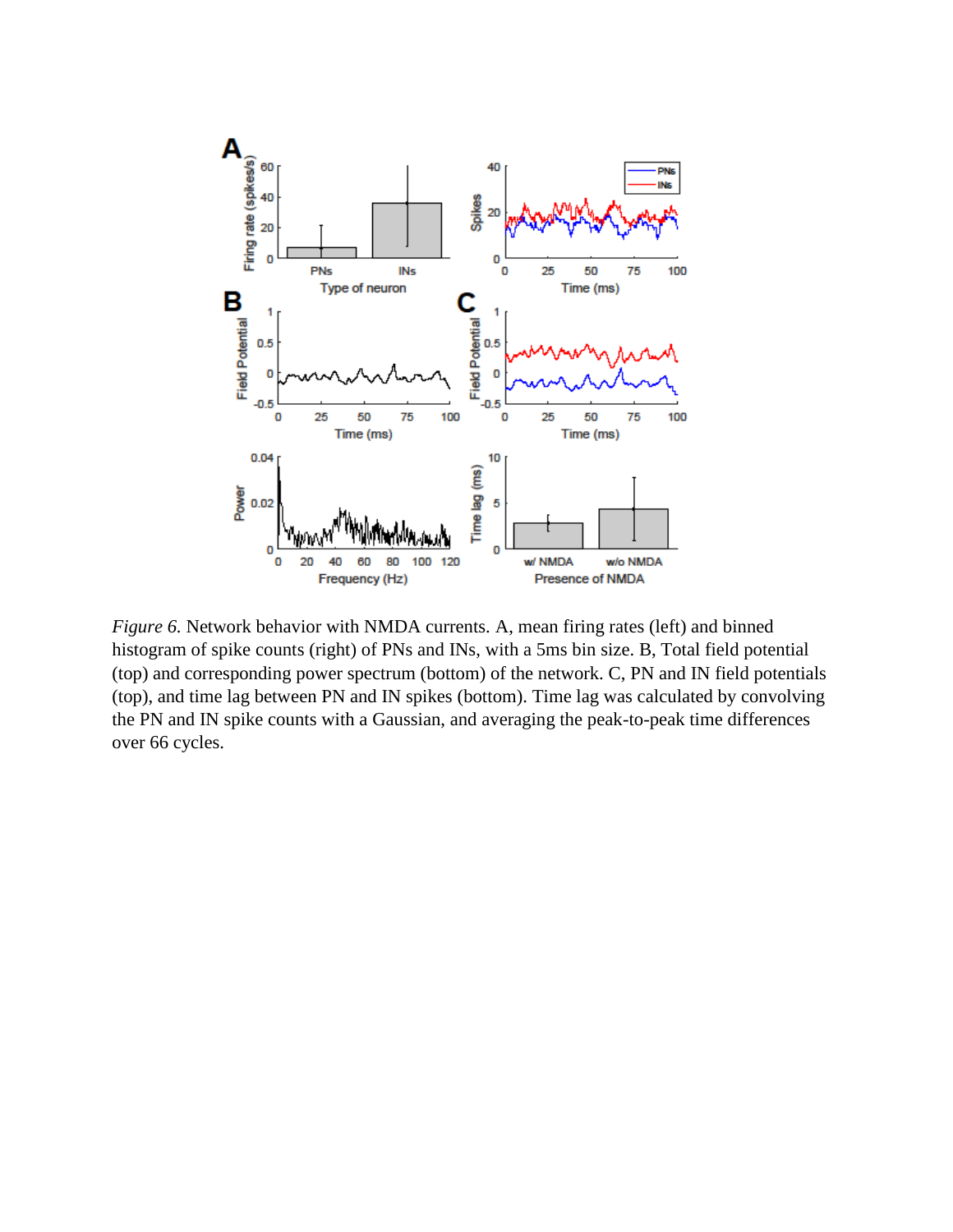

*Figure 7.* Neuron behavior with active NMDA currents. A, Membrane potential, exc (AMPA mediated), inh (GABAA mediated), and NMDA mediated inputs to a randomly chosen PN. B, Membrane potential, exc, inh, and NMDA mediated inputs to a randomly chosen IN. C, Net exc, inh, NMDA currents to one random neuron in the network (left), and to all neurons in the network (right) over the course of a 1600ms simulation. Net exc, inh, and NMDA currents were calculated by integrating the exc, inh, and NMDA inputs respectively.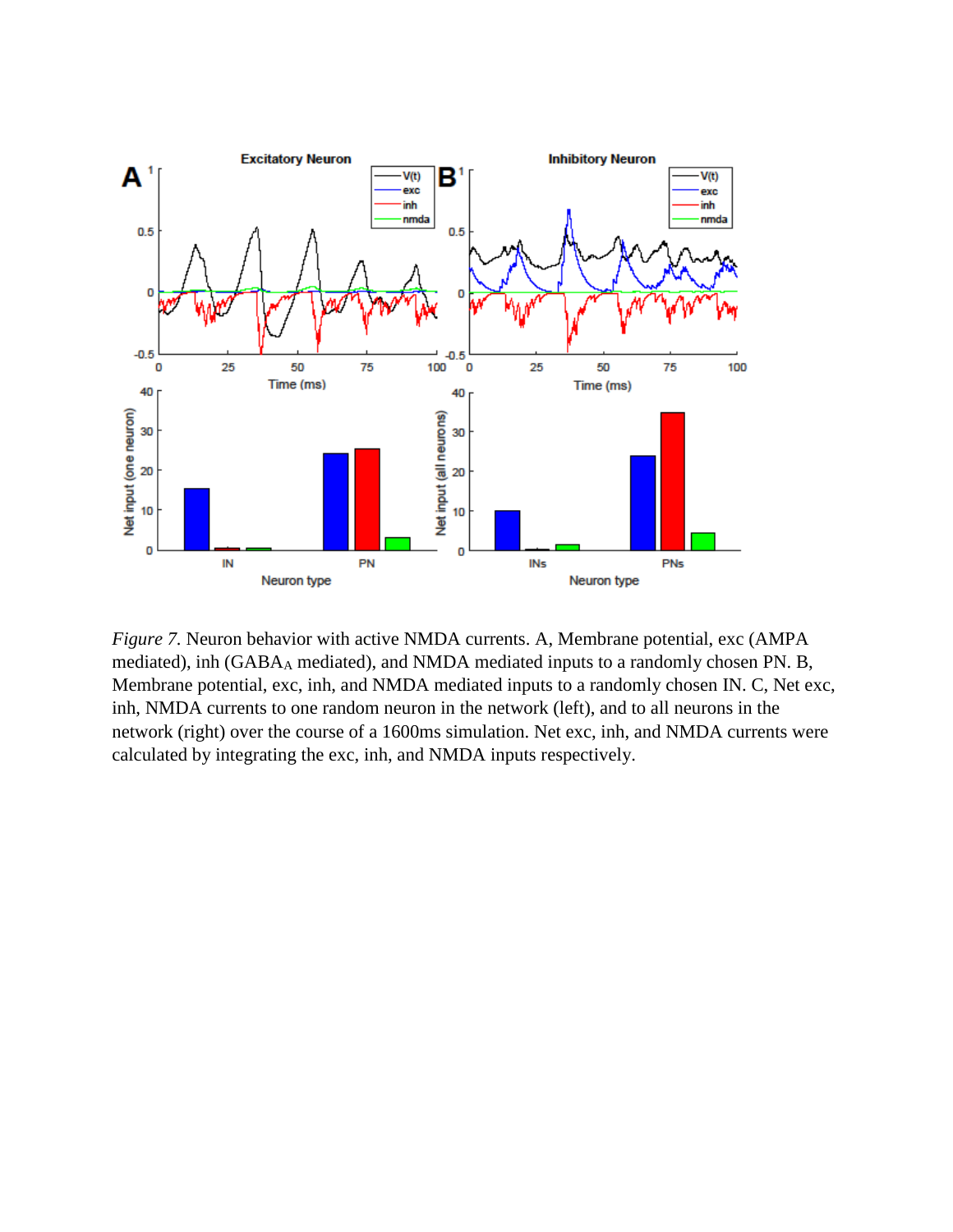

*Figure 8.* Instantaneous cycle frequencies. A, binned histogram of instantaneous cycle frequencies in a network with active NMDA current (solid line, calculated over 120 cycles with bin size of 10 Hz) and without active NMDA current (dashed line, calculated over 123 cycles, with bin size of 10 Hz). B, the net integrated NMDA current in each cycle as a function of cycle frequency, in the entire network, calculated over 137 cycles. C, the net integrated NMDA input to PNs (left) and INs (right) in each cycle as a function of cycle frequency, calculated over 137 cycles.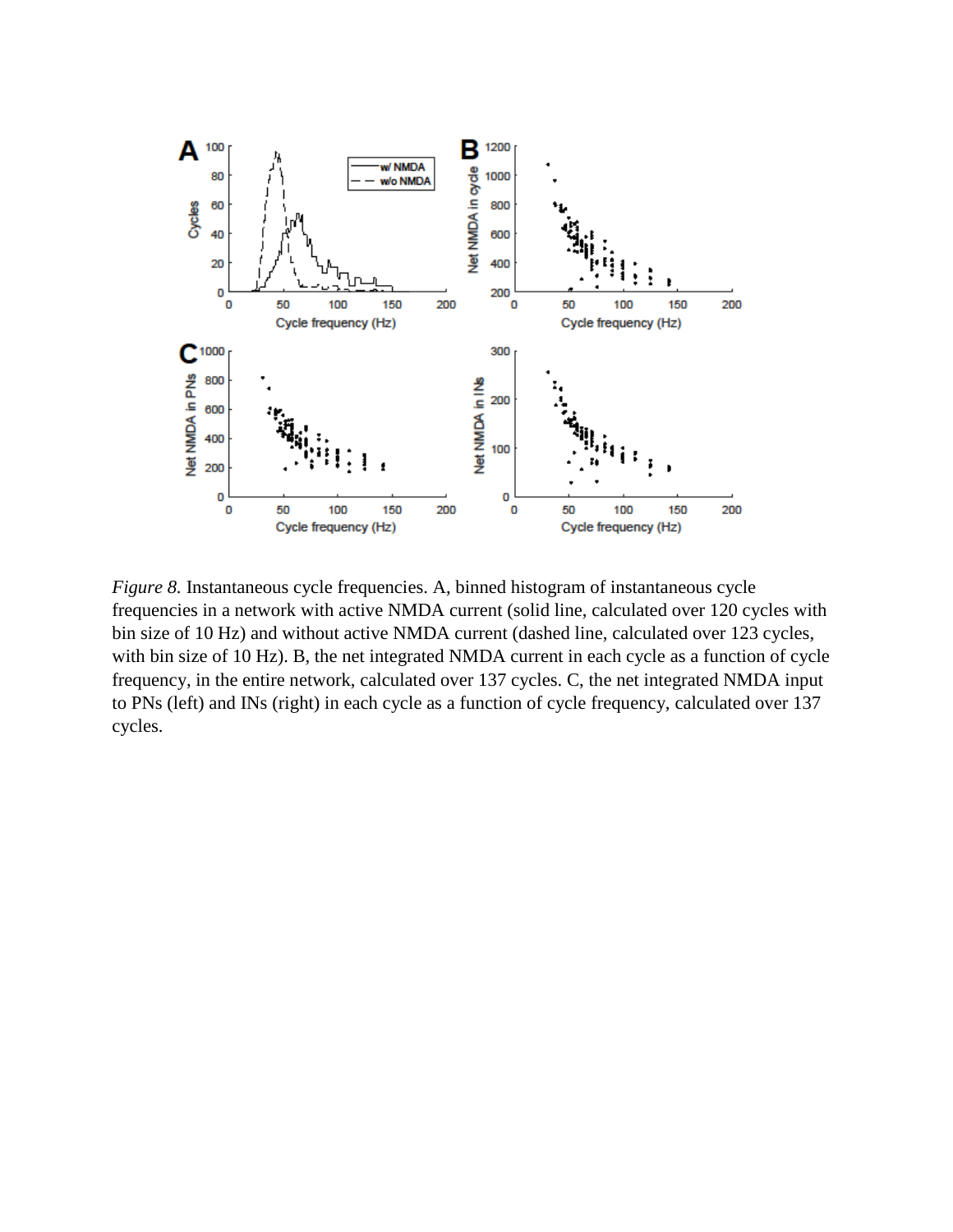

*Figure 9.* Network behavior without PN-IN AMPA feedback. Simulations were ran after removing AMPA synapses between PNs and INs. A, network behavior with active NMDA current. PN, IN, and total field potentials (top) and respective power spectra (bottom). B, network behavior without active NMDA current. PN, IN, and total field potentials (top) and respective power spectra (bottom). The PN, IN, and total field potentials were calculated by averaging the membrane potential for the PNs, INs, and all cells respectively, at each time step.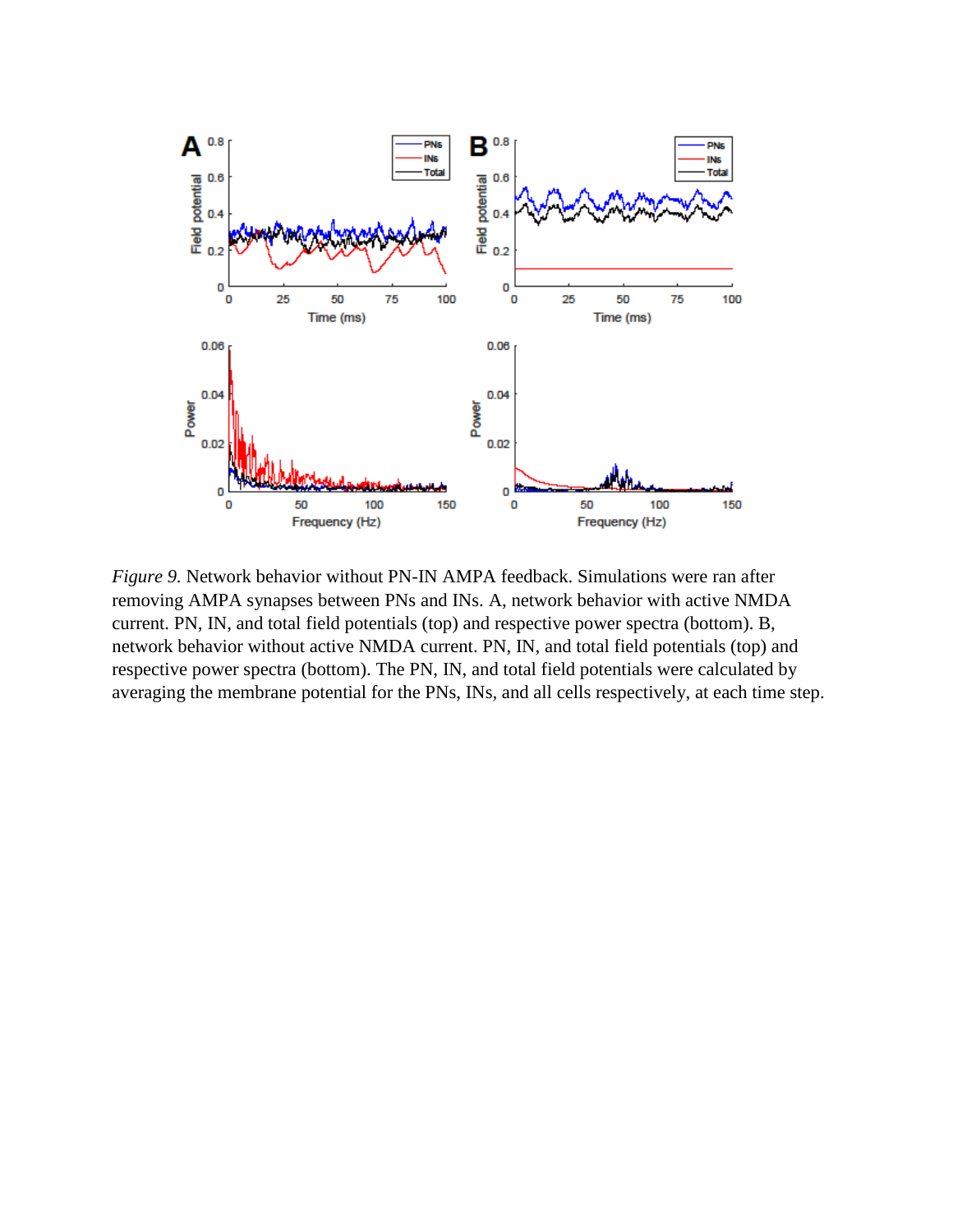

*Figure 10.* Network oscillations with selective NMDA expression. A, NMDA receptor expressed only on PNs and B, NMDA receptor expressed only on INs. Local field potential (top) calculated by averaging the membrane potential of all cells at each time step and corresponding power spectrum (bottom).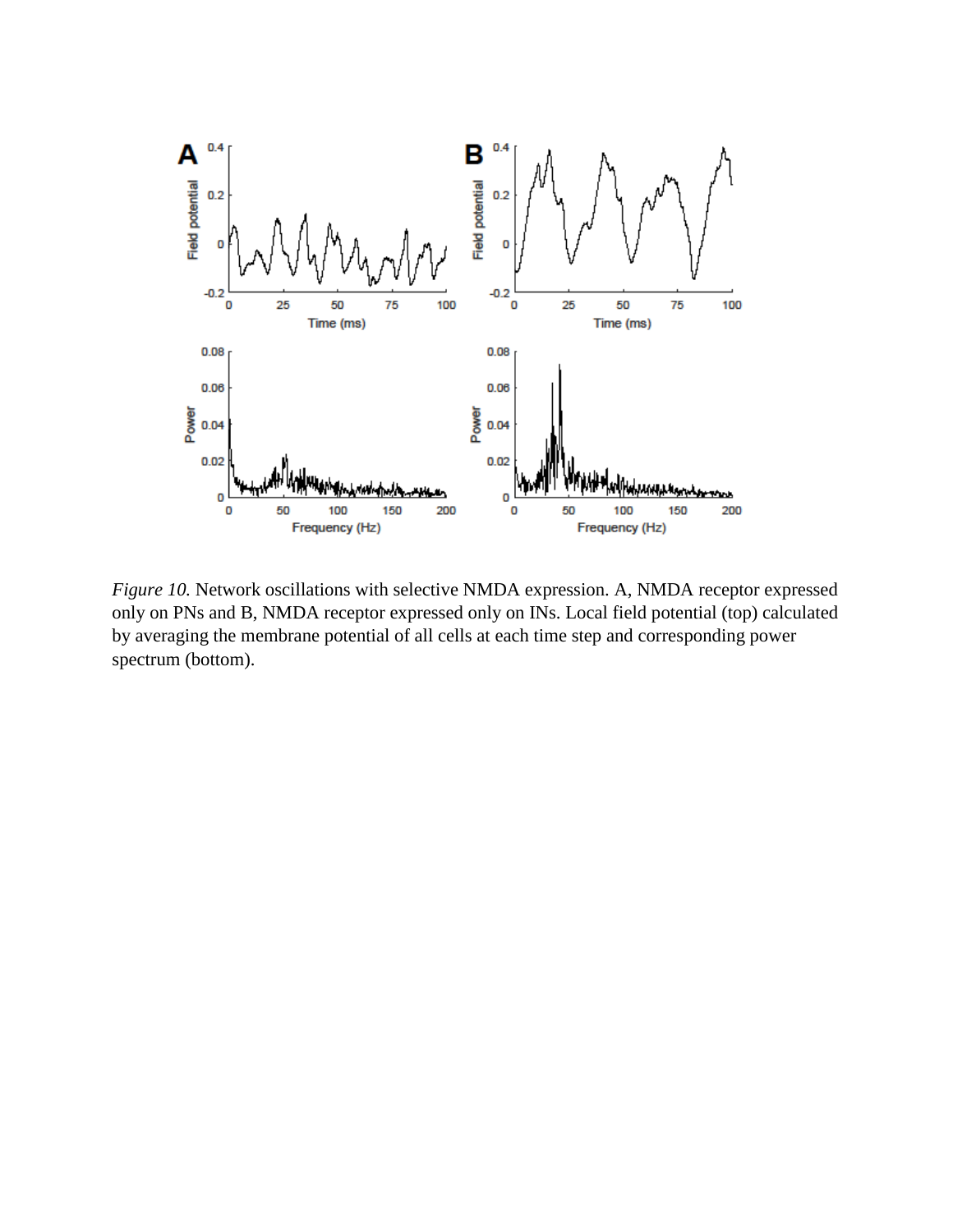

*Figure 11.* The magnesium block as a function of membrane potential. The non-dimensionalized equation for the magnesium block is as follows:  $Mg = \frac{1}{(8 + 6^{-80})^2}$  $(8+e^{-8(\nu-0.6)})$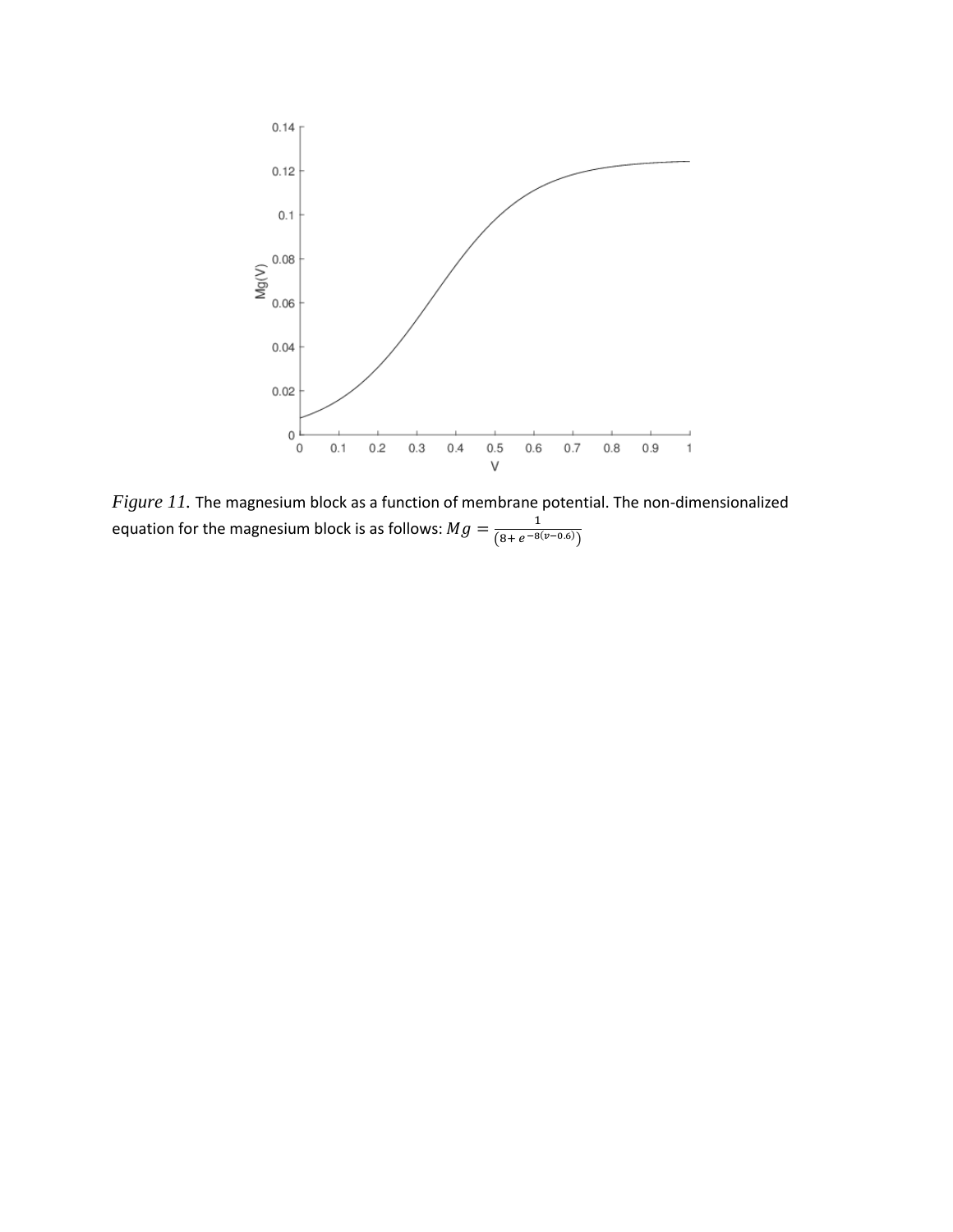## **References**

- Andersen, P., Morris, R., Amaral, D., Bliss, T., & O'Keefe, J. (2007). *The Hippocampus Book*. New York, New York: Oxford University Press.
- Bains, J. S., Longacher, J. M., & Staley, K. J. (1999). Reciprocal interactions between CA3 network activity and strength of recurrent collateral synapses. *Nature Neuroscience, 2*(8), 720-726.
- Banke, T. G., & Traynelis, S. F. (2003). Activation of NR1/NR2B NMDA receptors. *Nature Neuroscience, 6*(2), 144-152.
- Bartos, M., Vida, I., Frotscher, M., Meyer, A., Monyer, H., Geiger, J. R. P., & Jonas, P. (2002). Fast synaptic inhibition promotes synchronized gamma oscillations in hippocampal interneuron networks. *Proceedings of the National Academy of Sciences, 99*(20), 13222- 13227.
- Bartos, M., Vida, I., Jonas, P. (2007). Synaptic mechanisms of synchronized gamma oscillations in inhibitory interneuron networks. *Nature Reviews Neuroscience, 8*(1), 45-56.
- Bauer, M., Oostenveld, R., Peeters, M., & Fries, P. (2006). Tactile spatial attention enhances gamma-band activity in somatosensory cortex and reduces low-frequency activity in parieto-occipital areas. *Journal of Neuroscience*, *26*(2), 490-501.
- Börgers, C., & Kopell, N. (2003). Synchronization in networks of excitatory and inhibitory neurons with sparse, random connectivity. *Neural computation, 15*(3), 509-538.
- Börgers, C., & Kopell, N. J. (2008). Gamma oscillations and stimulus selection. *Neural computation, 20*(2), 283-414.
- Brunel, N., & Wang, X. J. (2003). What determines the frequency of fast network oscillations with irregular neural discharges? I. Synaptic dynamics and excitation-inhibition balance. *Journal of Neurophysiology, 90*(1), 415-430.
- Busch, N. A., Debener, S., Kranczioch, C., Engel, A. K., & Herrmann, C. S. (2004). Size matters: effects of stimulus size, duration and eccentricity on the visual gamma-band response. *Clinical Neurophysology, 115*(8), 1810-1820.
- Buzsáki, G., & Draguhn, A. (2004). Neuronal oscillations in cortical networks. *Science, 304*, 1926-1929.
- Buzsáki, G., & Wang, X.J. (2012). Mechanisms of gamma oscillations. *Annual Review of Neuroscience, 35,* 203-225.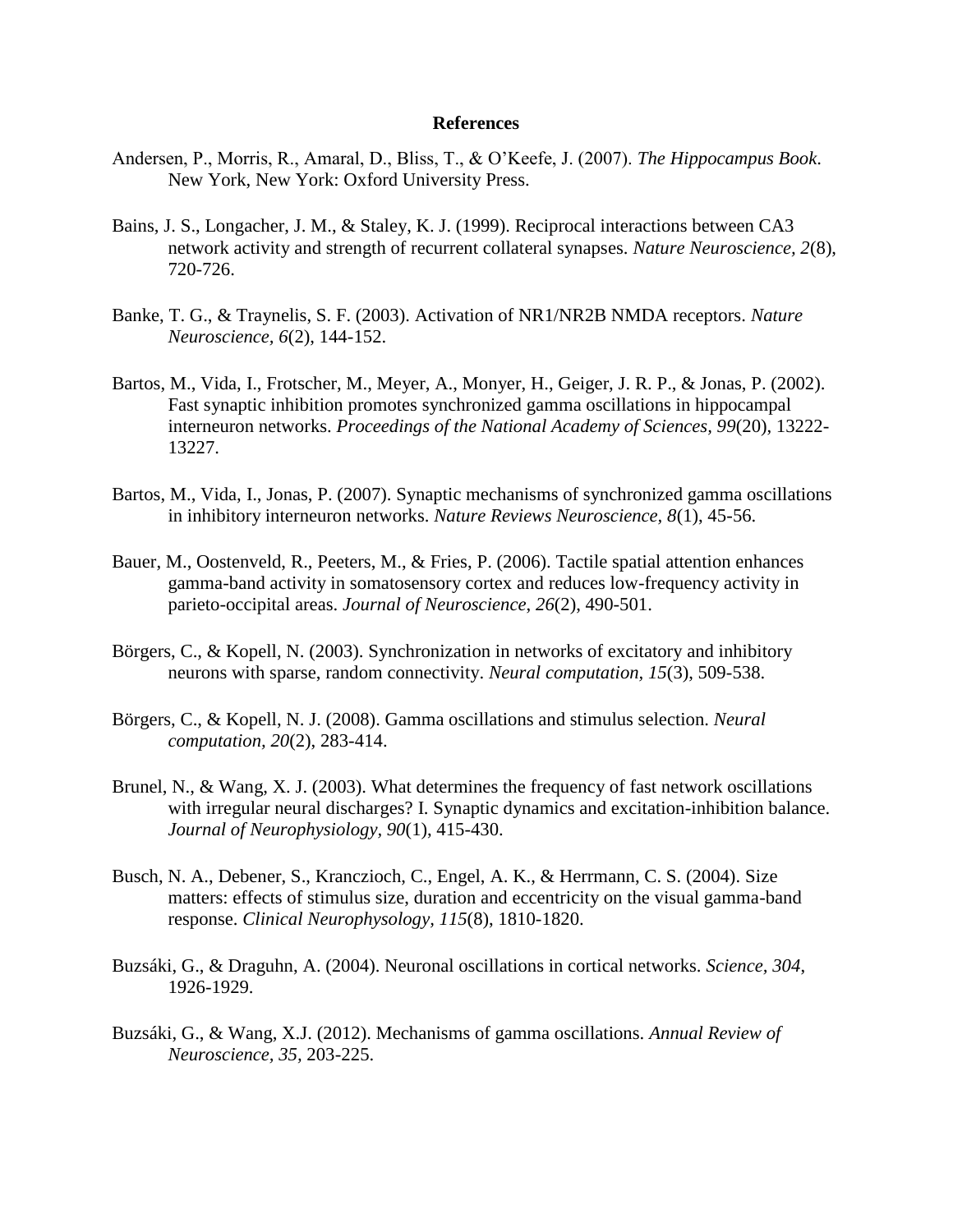- Colgin, L. L., Denninger, T., Fyhn, M., Hafting, T., Bonnevie, T., Jensen, O., Moser, M. B., & Moser, E. I. (2009). Frequency of gamma oscillations routes flow of information in the hippocampus. *Nature, 462*, 352-357.
- Cherubini, E., & Miles, R. (2015). *The CA3 Region of the Hippocampus: How is it? What is it for? How does it do it?* Lausanne: Frontiers Media.
- Csicsvari, J., Jamieson, B., Wise, K. D., & Buzsáki, G. (2003). Mechanisms of gamma oscillations in the hippocampus of the behaving rat. *Neuron*, *37*(2), 311-322.
- Cull-Candy, S., Brickley, S., & Farrant, M. (2001). NMDA receptor subunits: diversity, development and disease. *Current Opinion in Neurobiology, 11*(3), 327-335.
- Fisahn, A., Pike, F. G., Buhl, E. H., & Paulsen, O. (1998). Cholinergic induction of network oscillations at 40 Hz in the hippocampus in vitro. *Nature, 394*(6689), 186-189.
- Geiger, J. R. P., Lübke, J., Roth, A., Frotscher, M., & Jonas, P. (1997). Submillisecond AMPA receptor-mediated signaling at a principal neuron-interneuron synapse. *Neuron, 18*(6), 1009-1023.
- Hájos, N., Pálhalmi, J., Mann, E. O., Németh, B., Paulsen, O., & Freund, T. F. (2004). Spike timing of distinct types of GABAergic interneuron during hippocampal gamma oscillations in vitro. *The Journal of Neuroscience, 24*(41), 9127-9137.
- Hájos, N., & Paulsen, O. (2009). Network mechanisms of gamma oscillations in the CA3 region of the hippocampus. *Neural Networks*, *22*(8), 1113-1119.
- Hasselmo, M. E., Schnell, E., & Barkai, E. (1995). Dynamics of learning and recall at excitatory recurrent synapses and cholinergic modulation in rat hippocampal region CA3. *The Journal of Neuroscience, 15*(7), 5249-5262.
- Honkanen, R., Rouhinen, S., Wang, S. H., Palva, J. M., & Palva, S. (2014). Gamma oscillations underlie the maintenance of feature-specific information and the contents of visual working memory. *Cerebral Cortex, 25*(10), 3788-3801.
- Howard., M. W., Rizzuto, D. S., Caplan, J. B., Madsen, J. R., Lisman, J., Aschenbrenner-Scheibe, R., Schulze-Bonhage, A., & Kahana, M. J. (2003). Gamma oscillations correlate with working memory load in humans. *Cerebral Cortex, 13*(12), 1369-1374.
- Lasztóczi, B., & Klausberger, T. (2014). Layer-specific GABAergic control of distinct gamma oscillations in the CA1 hippocampus. *Neuron*, *81*(5), 1126-1139.
- MacDonald, R. L. & Olsen, R. W. (1994). GABA<sup>A</sup> receptor channels. *Annual Review of Neuroscience, 17*(1), 569-602.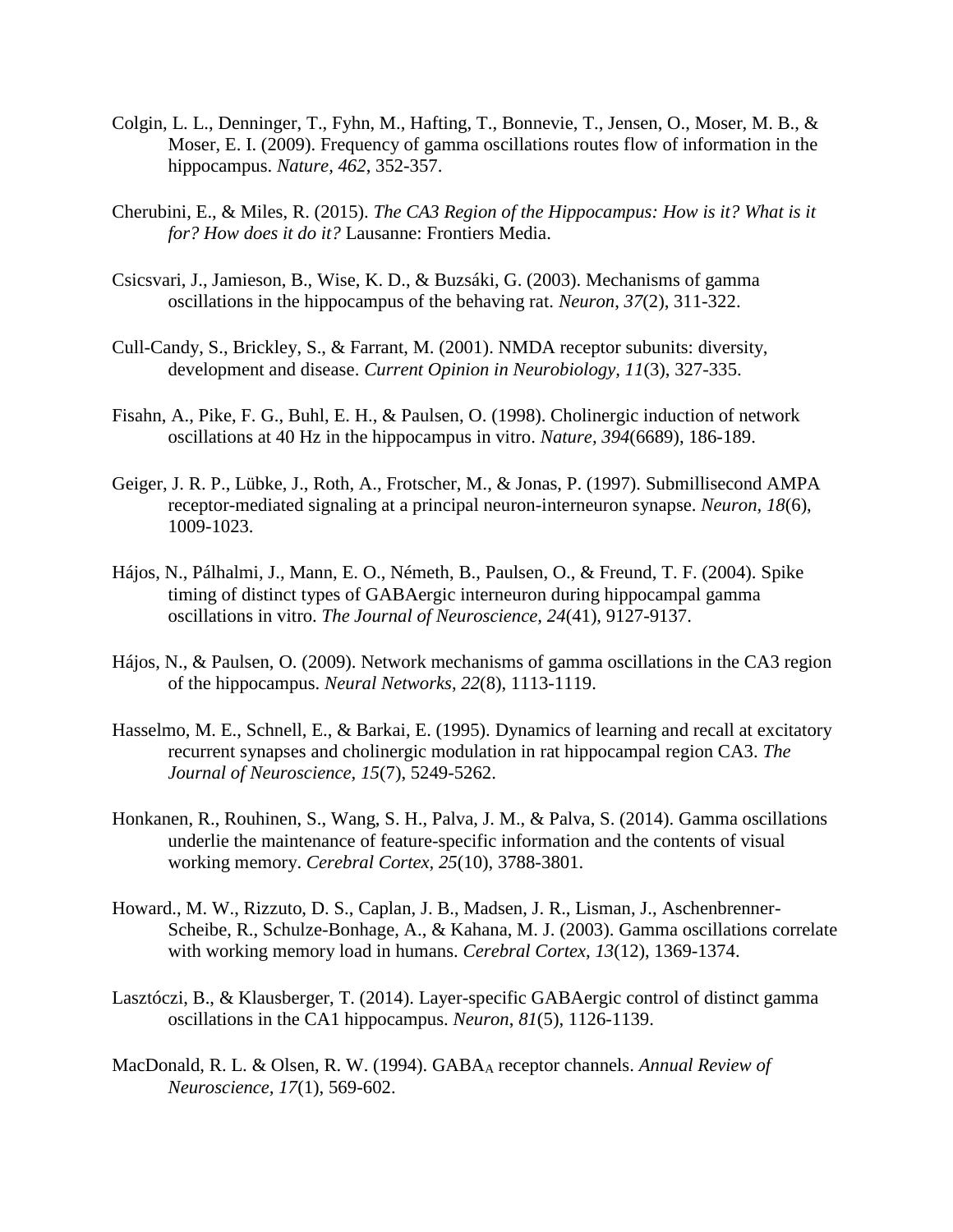- MacDonald, R. L., Rogers, C. J., & Twyman, R. E. (1989). Kinetic properties of the  $GABA_A$ receptor main conductance state of mouse spinal cord neurones in culture. *Journal of Physiology, 410*, 479-499.
- Mann, E. O., Suckling, J. M., Hájos, N., Greenfield, S. A., & Paulsen, O. (2005). Perisomatic feedback inhibition underlies cholinergically induced fast network oscillations in the rat hippocampus in vitro. *Neuron, 45*(1), 105-117.
- Mann, E. O., & Paulsen, O. (2007). Role of GABAergic inhibition in hippocampal network oscillations. *Trends in Neuroscience, 30*(7), 343-349.
- Mann, E. O., & Mody, I. (2010). Control of hippocampal gamma oscillation frequency by tonic inhibition and excitation of interneurons. *Nature Neuroscience, 13*(2), 205-212.
- McBain, C. J., & Dingledine, R. (1993). Heterogeneity of synaptic glutamate receptors on CA3 stratum radiatum interneurons of rat hippocampus. *Journal of Physiology, 462*(1), 373- 392.
- Miles, R., Traub, R. D., & Wong, R. K. S. (1988). Spread of synchronous firing in longitudinal slices from the CA3 region of the hippocampus. *Journal of Neurophysiology, 60*(4), 1481-1496.
- Möhler, H. (2006). GABA<sup>A</sup> receptor diversity and pharmacology. *Cell Tissue Research, 326*(2), 505-516.
- Montgomery, S. M., & Buzsáki, G. (2007). Gamma oscillations dynamically couple hippocampal CA3 and CA1 regions during memory task performance. *Proceedings of the National Academy of Sciences*, *104*(36), 14495-14500.
- Monyer, H., Burnashev, N., Laurie, D. J., Sakmann, B., & Seeburg, P. H. (1994). Developmental and regional expression in the rat brain and functional properties of four NMDA receptors. *Neuron, 12*(3), 529-540.
- Moradi, K., Moradi, K., Ganjkhani, M., Hakhasani, M., Gharibzadeh, S., & Kaka, G., (2013). A fast model of voltage-dependent NMDA receptors. *Journal of Computational Neuroscience, 34*(3), 521-531.
- Nakazawa, K., Quirk, M. C., Chitwood, R. A., Watanabe, M., Yeckel, M. F., Sun, L. D., Kato, A., Carr, C. A., Johnston, D., Wilson, M. A., & Tonegawa, S. (2002). Requirement of hippocampal CA3 NMDA receptors in associative memory recall. *Science, 297*(5579), 211-218.
- Nakazawa, K., Sun, L. D., Quirk, M. C., Rondi-Reig, L., Wilson, M. A., & Tonegawa, S. (2003). Hippocampal CA3 NMDA receptors are crucial for memory acquisition of one-time experience. *Neuron, 38*(2), 305-315.